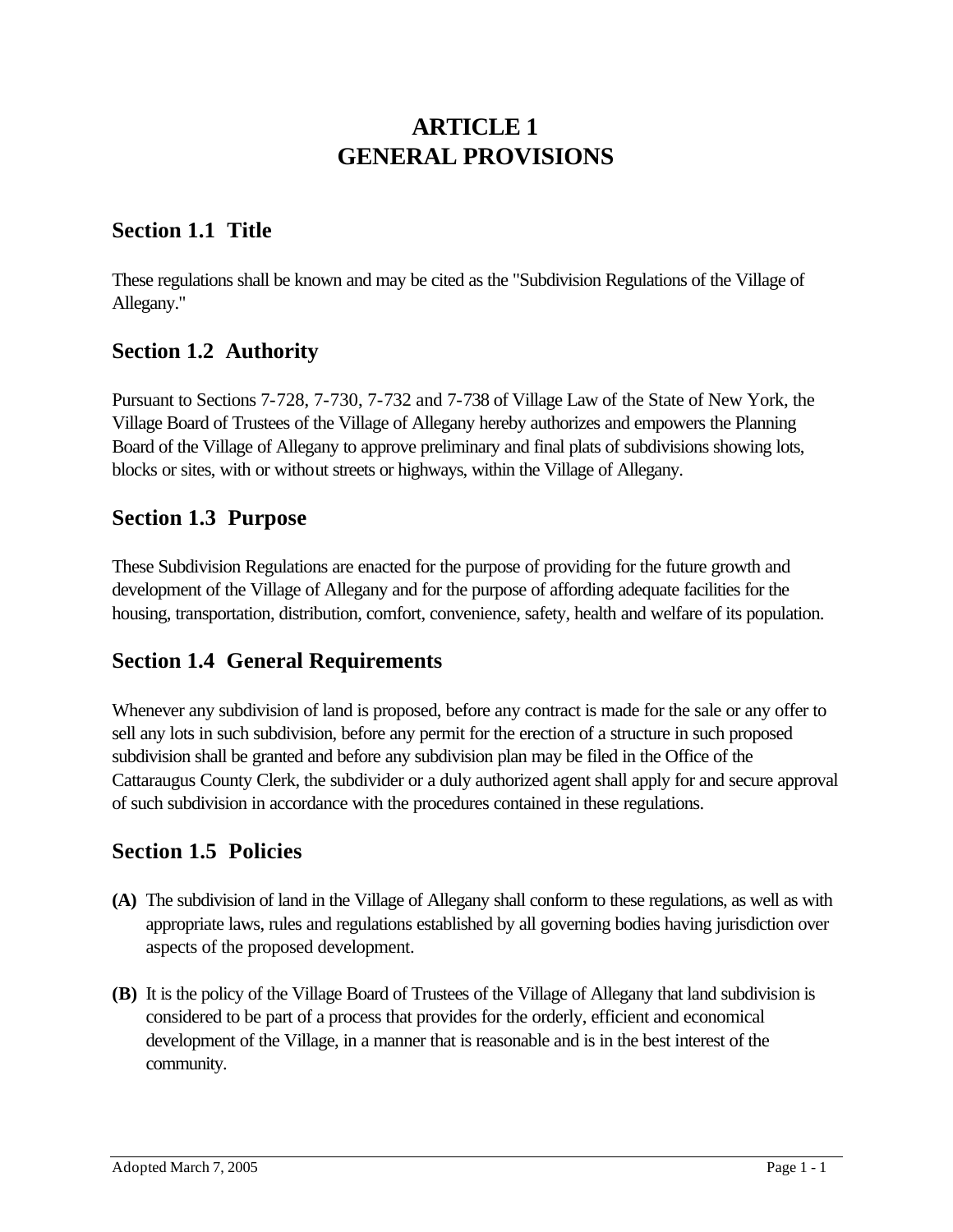- **(C)** In its consideration of an application for the subdivision of land, the Village Board of Trustees directs the Planning Board to be guided by the following general requirements:
	- 1. Land to be subdivided shall be of such character that it can be used safely for building purposes without danger to health or peril from fire, flood, drainage, erosion or other menace. In addition, the proposed development shall not present a hazard to neighboring properties or to the public health, safety and welfare.
	- 2. Proper provision shall be made for vehicular and pedestrian access, storm water drainage, water supply, and sewage disposal, as well as for other necessary improvements.
	- 3. Important community resources and natural features shall be incorporated into the design of the subdivision as much as possible. To the maximum extent feasible, existing features of the landscape such as large trees, rock outcrops, steep slopes, streamcourses and floodways, historic elements and other significant community assets shall be preserved.
	- 4. All streets, roads, and highways shall be of sufficient width and suitable grade and shall be suitably located to accommodate prospective traffic, to afford adequate light and air, to facilitate fire protection, and to provide access of firefighting equipment to buildings.
	- 5. Suitable monuments shall be placed at block corners and other locations as required by Article 6 of these regulations. The location of the monuments shall be shown on the final plat.
	- 6. All lots created under these regulations shall comply with all applicable regulations of the Village of Allegany Zoning Law, unless these regulations are varied by approval of a cluster subdivision, pursuant to Section 6.13 of these regulations and to Section 7-738 of NYS Village Law.

# **Section 1.6 SEQR Review**

- **(A)** Prior to taking final action on an application for subdivision approval, the Planning Board shall fully comply with all relevant provisions of the New York State Environmental Quality Review Act (SEQR).
- **(B)** Pursuant to Section 617.13 (a) of NYS 6NYCRR Part 617 State Environmental Quality Review the Village of Allegany may charge a fee to the applicant for subdivision approval in order to recover the actual costs of either preparing or reviewing the draft and/or final Environmental Impact Statement.

# **Section 1.7 Variance Procedure**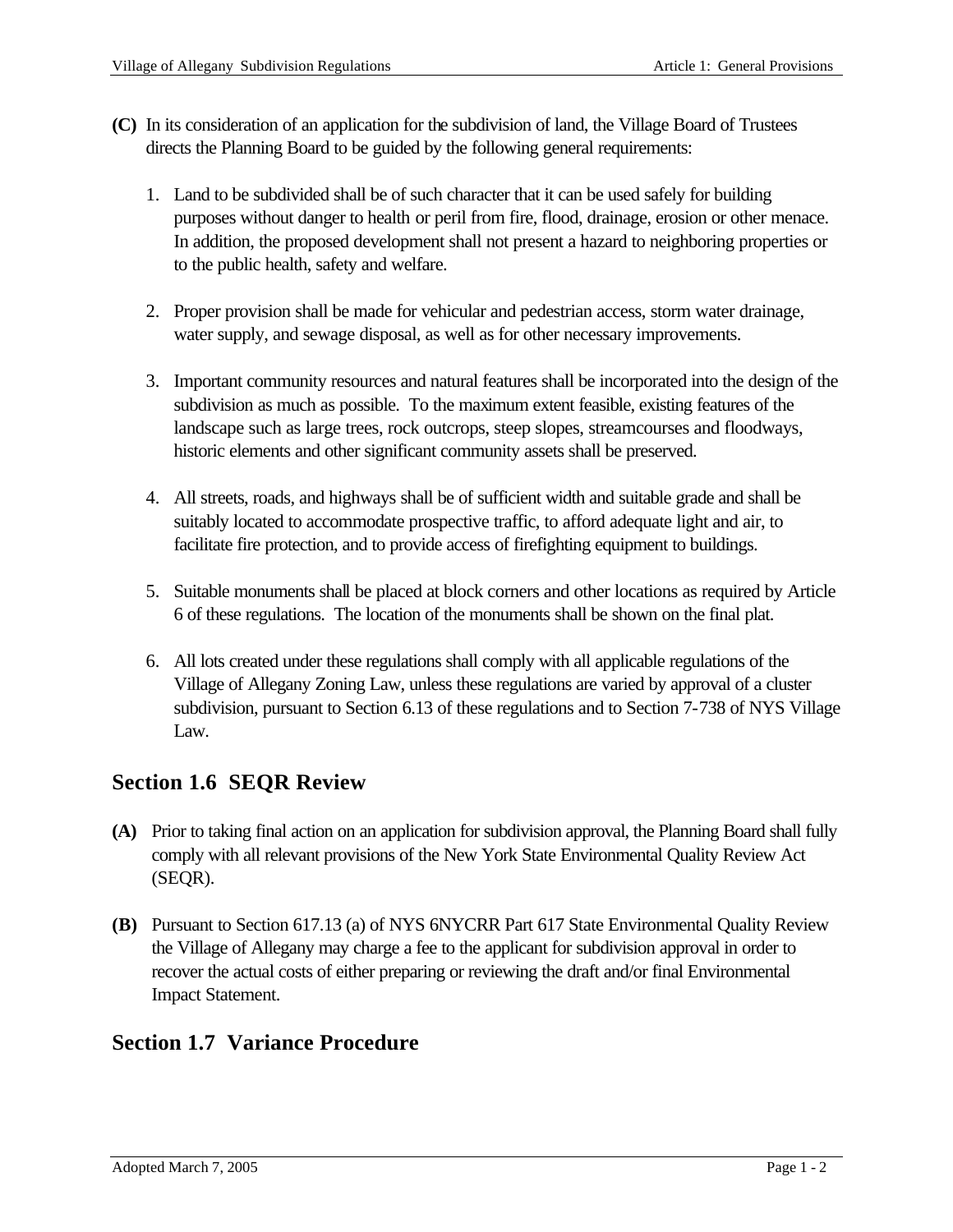When a proposed subdivision contains one or more lots which do not comply with the Zoning Law of the Village of Allegany, application may be made to the Zoning Board of Appeals for an area variance pursuant to the regulations governing area variances contained in the Village's Zoning Law. This application may be made without the necessity of a decision or determination of the Code Enforcement Officer. In reviewing such application for an area variance, the Zoning Board of Appeals shall request the Planning Board to provide a written recommendation concerning the proposed variance.

# **Section 1.8 Waiver of Requirements**

Pursuant to Section 7-730 (7) of NYS Village Law, the Planning Board may waive any requirements for the approval of subdivisions submitted for its review. Any such waiver, which shall be subject to appropriate conditions, may be exercised in the event any such requirements or improvements are found not to be requisite in the interest of the public health, safety, and general welfare or inappropriate because of inadequacy or lack of connecting facilities adjacent to or in proximity to the subdivision.

### **Section 1.9 Court Review**

Any person or persons aggrieved by any decision of the Planning Board or any other officer, department, board or bureau of the Village, may apply to the supreme court for review by a proceeding under Article Seventy-eight of the civil practice law and rules, pursuant to Section 7-712-c of New York State Village Law. Such appeal or application for relief shall be made within thirty days from the date of the filing of the decision in the office of the Village Clerk.

# **Section 1.10 Separability**

If any part or provision of these regulations or the application thereof to any person or circumstance be adjudged invalid by any court of competent jurisdiction, such judgment shall be confined in its operation to the part, provision or application directly involved in the controversy in which such judgment shall have been rendered and shall not affect or impair the validity of the remainder of these regulations or the application thereof to other persons or circumstances, and the Village Board of Trustees of the Village of Allegany hereby declares that it would have enacted these regulations or the remainder thereof had the invalidity of such provision or application thereof been apparent.

# **Section 1.11 Fees**

A schedule of fees for all applications required by these regulations shall be established by the Village of Allegany Board of Trustees. The Village Board may change the fee schedule from time to time.

# **Section 1.12 Consultant Review**

In reviewing any application for a special use permit, the Planning Board may consult with the C.E.O., Fire Chief, Department of Public Works, Cattaraugus County Planning Department, Soil Conservation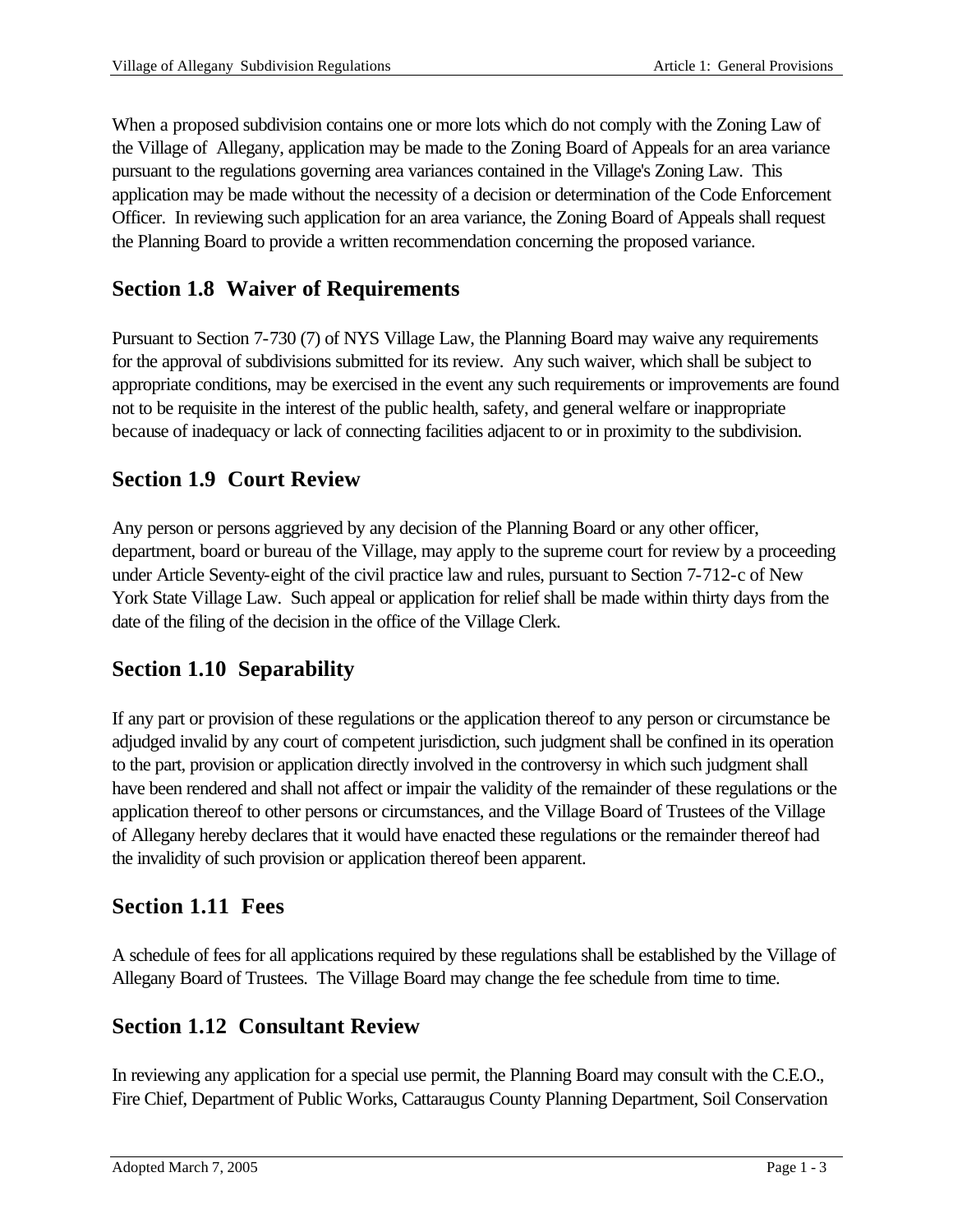Service, NYS Department of Transportation (DOT), NYS Department of Environmental Conservation (DEC), and other local, county or state agencies.

For unique or large-scale projects, the Planning Board, upon the approval of the Village Board of Trustees, may retain qualified expert consultants to assist the Planning Board in its review of the application; the cost of such consultant(s) shall be paid by the applicant.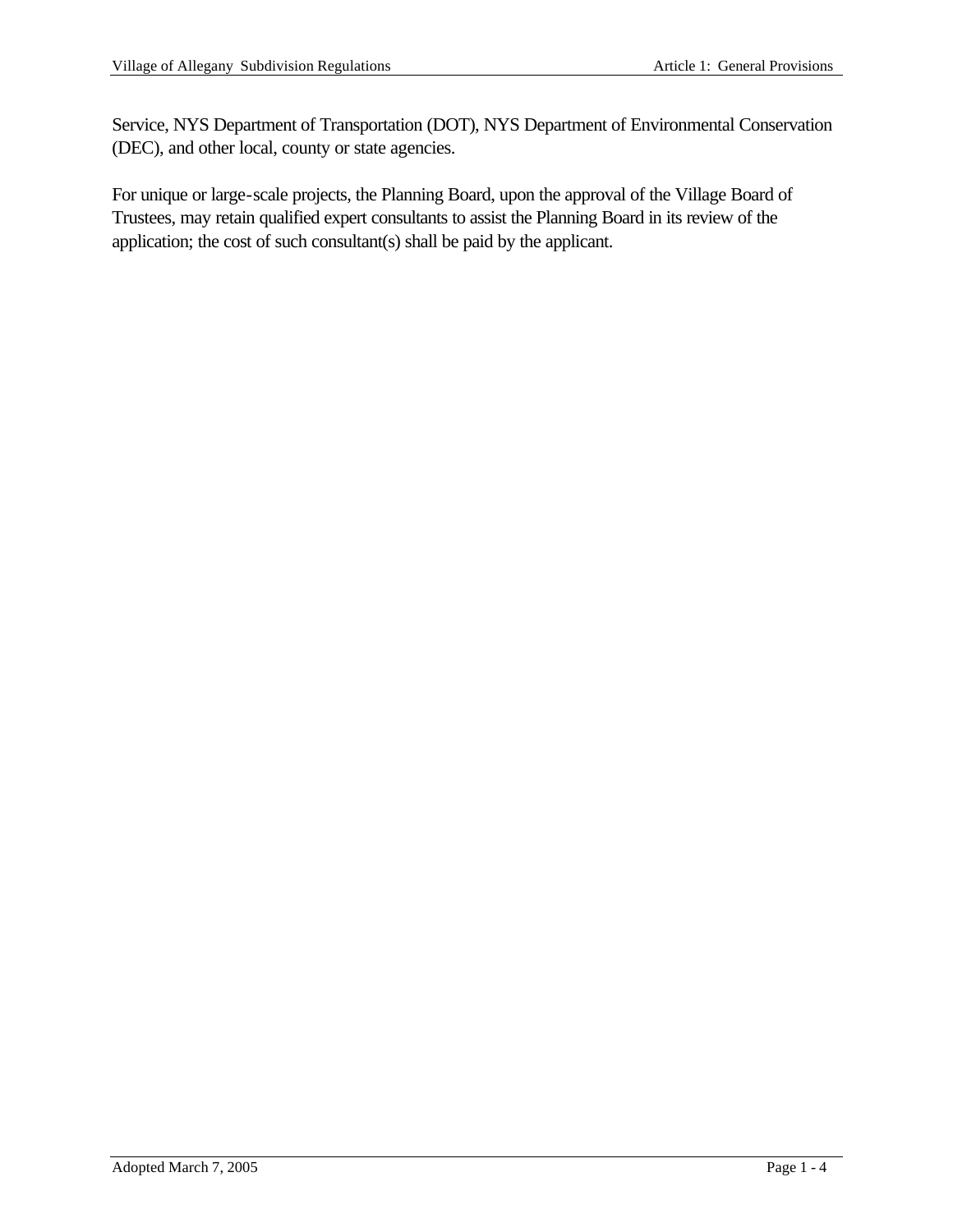# **ARTICLE 2 DEFINITIONS**

### **Section 2.1 Word Usage and Interpretation**

The following rules shall apply to interpreting the text of these regulations:

- (1) Words used in the present tense shall include the future.
- (2) Words used in the singular shall include the plural, and words used in the plural shall include the singular.
- (3) Words used in the masculine form shall include the feminine.
- (4) The word "shall" is mandatory. The word "may" is permissive.
- (5) The word "lot" shall include the words "plot," "piece," and "parcel."
- (6) The word "person" shall include an individual, firm or corporation.
- (7) The phrase "used for" shall include the phrases "arranged for," "designed for," "intended for," "maintained for," and "occupied for."
- (8) The phrases "to erect," "to construct," and "to build" a building have the same meaning and include the excavation for a building foundation and the relocation of a building from one location to another.
- (9) The word "premises" includes a lot and all buildings or structures thereon.
- (10) Unless otherwise specified, all distances shall be measured horizontally along the ground.

### **Section 2.2 Definitions**

**ALLEY** A public or private right-of-way primarily designed to serve as secondary access to the side or rear of those properties whose principal frontage is on some other street.

**APPLICANT** The owner of land proposed to be subdivided or his/her representative, who shall present express written authority to act on behalf of the owner.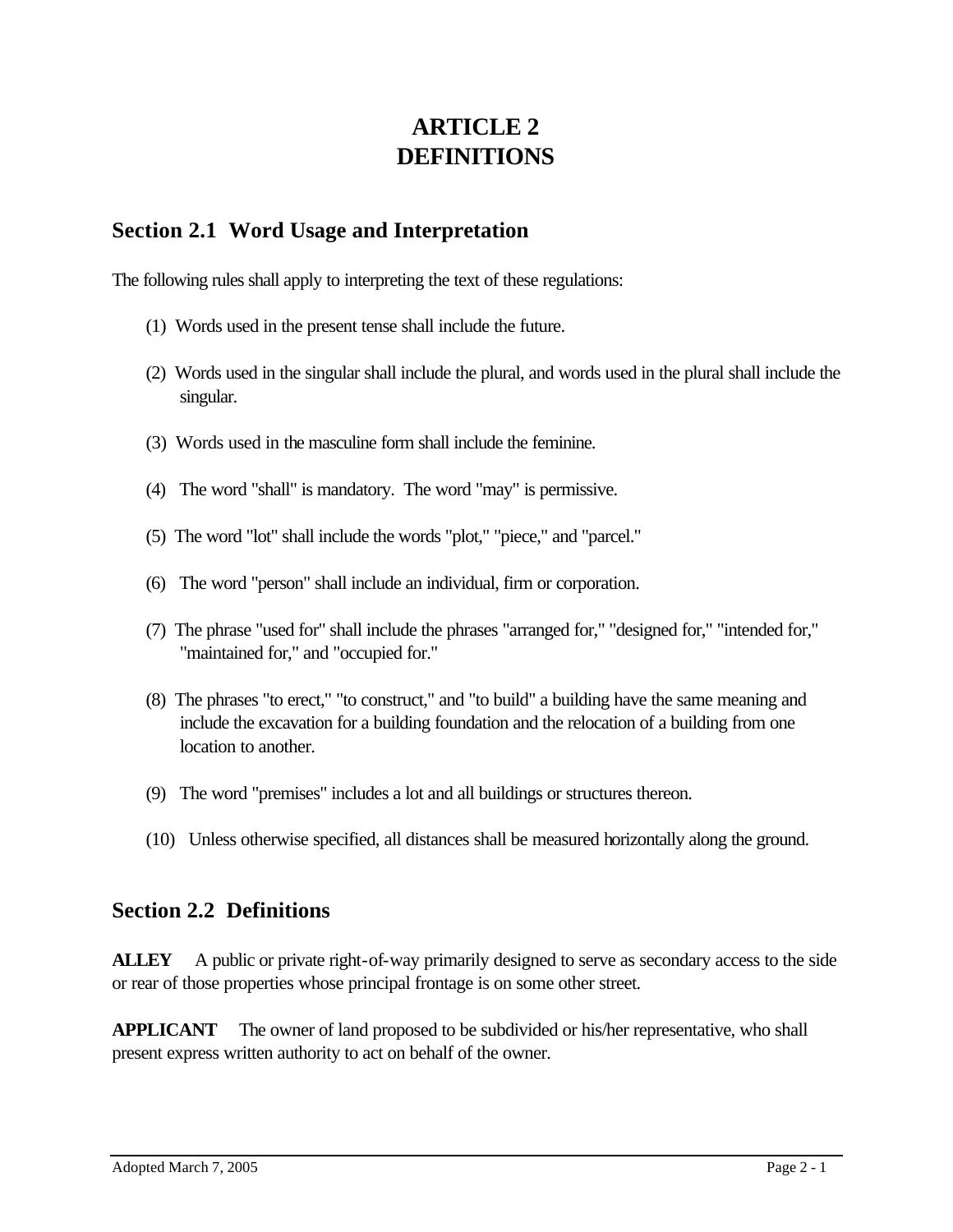**BLOCK** A tract of land bounded by streets, or by a combination of streets and public parks, cemeteries, railroad rights-of-way, shorelines of waterways, or boundary lines of municipalities.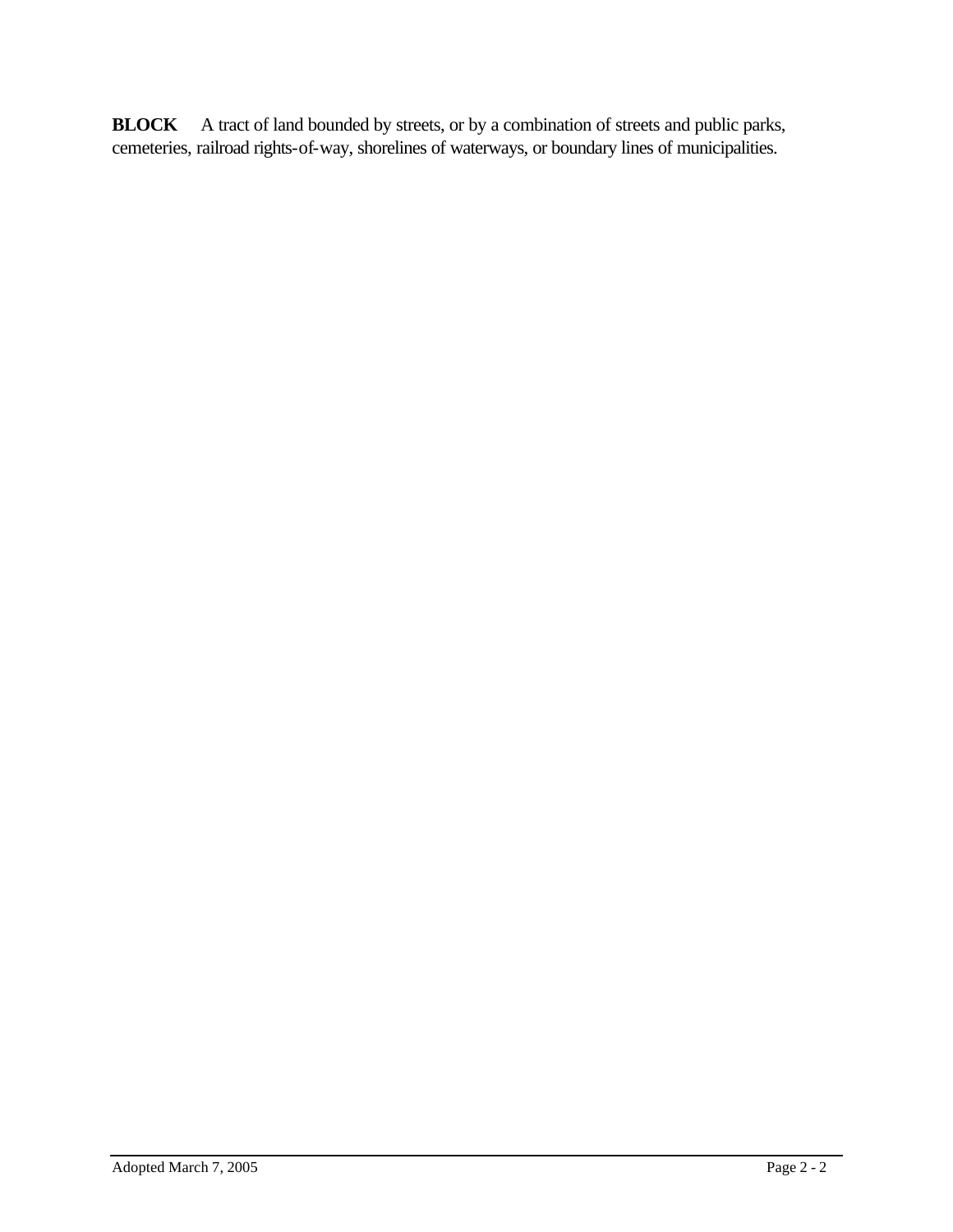**BOARD OF TRUSTEES** The Village Board of Trustees of the Village of Allegany, County of Cattaraugus, New York.

**BUILDING ENVELOPE** The area in which a house, garage, permitted accessory structures, and parking areas shall be located. A driveway may extend from a roadway across an area that is not in the building envelope in order to access the building envelope.

**CALIPER** A measurement of the diameter of a tree, measured six inches above the ground.

**CLUSTER DEVELOPMENT** A subdivision design, pursuant to Section 7-738 of NYS Village Law, that allows lots to be reduced in size, provided the total development density does not exceed that which could be constructed on the site using a conventional subdivision layout, and further provided that the remaining land is dedicated as permanent open space.

**CONDITIONAL APPROVAL OF A FINAL PLAT** Approval by the Village of Allegany Planning Board of a final plat subject to conditions set forth by the Planning Board in the resolution conditionally approving the plat. Such conditional approval does not qualify a final plat for recording nor authorize issuance of any building permits prior to the signing of the plat by the Planning Board's designee and recording the plat in the office of the Clerk of Cattaraugus County.

**CONTOUR** A line drawn on a map or a plan which connects all points of equal elevation.

**CONTOUR GRADING** A grading concept designed to result in earth forms that resemble natural terrain characteristics. Contour grading does not necessarily minimize the amount of cut and fill that occurs.

**CURB** A vertical edge along a street.

**EASEMENT** Authorization by a property owner which allows another person to use the owner's property for a specified purpose.

**ENVIRONMENTAL ASSESSMENT FORM (EAF)** A form used to determine the environmental significance of an action, in accordance with the State Environmental Quality Review Act.

**ENVIRONMENTAL IMPACT STATEMENT (EIS)** A written document, prepared in accordance with the State Environmental Quality Review Act.

**FINAL PLAT** A drawing, in final form, that shows a proposed subdivision containing all information or detail required by law and specified in Article 4 of these regulations, and containing all the modifications, if any, required by the Planning Board at the time of approval of the preliminary plat, if such preliminary plat has been so approved.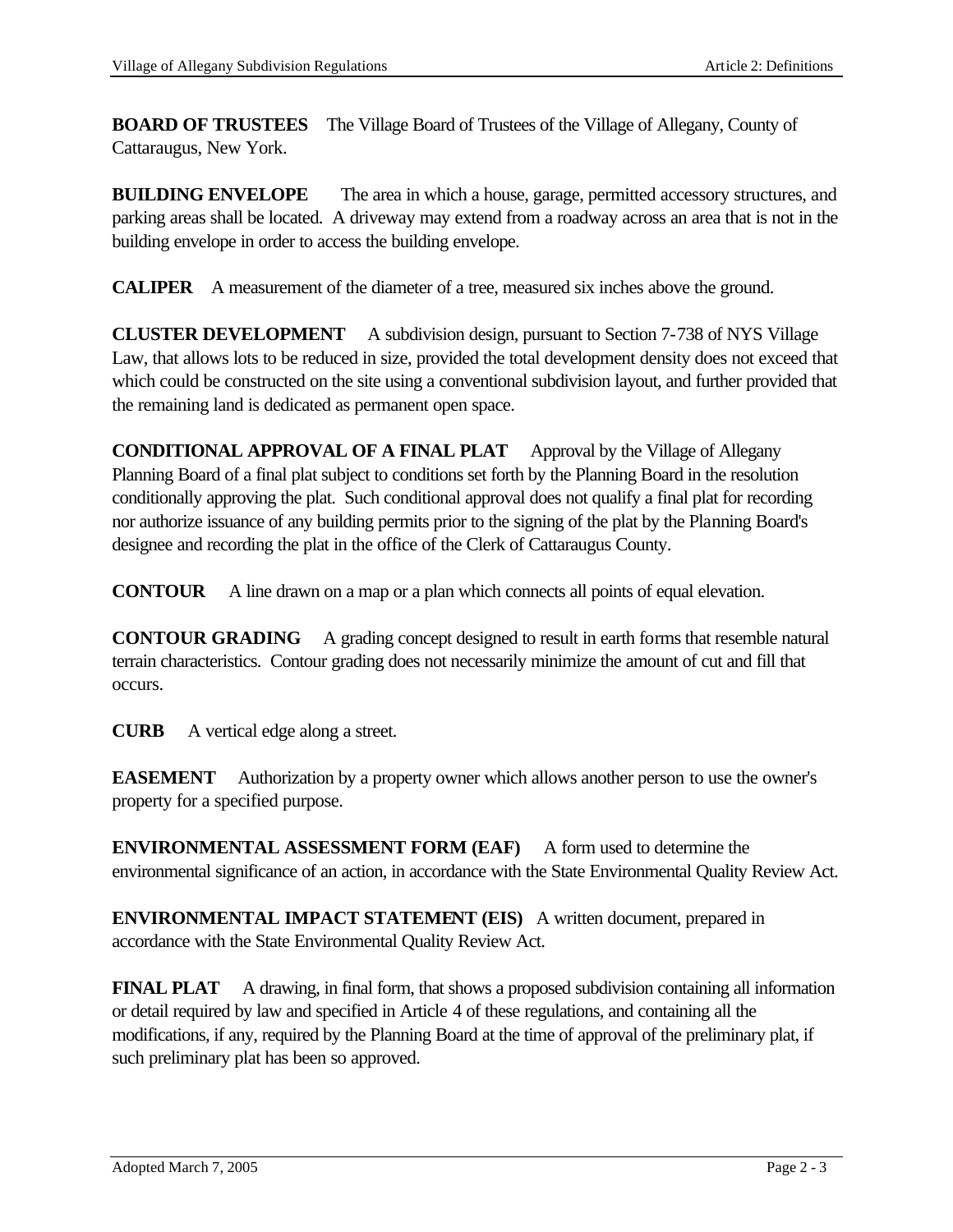**FINAL PLAT APPROVAL** The signing of the final plat by a duly authorized officer of the Village of Allegany Planning Board, pursuant to a Planning Board resolution granting final approval to the plat, or after conditions specified in a resolution granting conditional approval of the plat are completed. Such final approval qualifies the plat for recording in the Office of the Cattaraugus County Clerk.

**FRONTAGE** That part of a lot abutting on a street; except that the ends of incomplete streets, or streets without a turning circle shall not be considered frontage. On curvilinear streets, the arc between the side lot lines shall be considered the lot frontage.

**GRADE** The slope of a road, street, or other public way, specified in percentage terms.

**GRADE, FINISHED** The final elevation of the ground surface after man-made alterations, such as grading, grubbing, filling or excavating, have been completed.

**GRADE, NATURAL** The existing grade or elevation of the ground surface that exists or existed prior to man-made alterations, such as grading, grubbing, filling or excavating.

**IMPROVEMENT** Any drainage ditch; stormwater management facility; street, roadway or highway; public water or sewerage facility; sidewalk; utility lines and conduits; or similar facilities that are used by the public or which the Village or other public or semi-public agency may have ownership of or regulatory approval over.

**LETTER OF INTENT** An initial presentation in writing submitted to the Planning Board by an applicant for the Board's consideration in classifying the subdivision as a major or minor subdivision.

**LOT** A portion of a subdivision or other parcel of land intended as a unit for the purpose, whether immediate or future, of transfer of ownership, or possession, or for development.

**LOT, REVERSE FRONTAGE** A lot designed such that the rear facade of a building will face the front lot line or a lot where the frontage on the street giving access is not the same as other lots on that street.

**LOT, THROUGH** A lot that fronts upon two parallel streets or a lot that fronts upon two streets that do not intersect at the boundaries of the lot.

**LOT LINE ADJUSTMENT** A type of resubdivision in which there is solely a simple alteration of lot lines, and in which no additional lots are created and no lots are deleted.

**PLANNING BOARD** The Planning Board of the Village of Allegany.

**PRELIMINARY PLAT** A drawing or drawings, clearly marked "Preliminary Plat," showing the salient features of a proposed subdivision, as specified in Article 4 of these regulations, and containing sufficient detail to apprise the Planning Board of the layout of the proposed subdivision.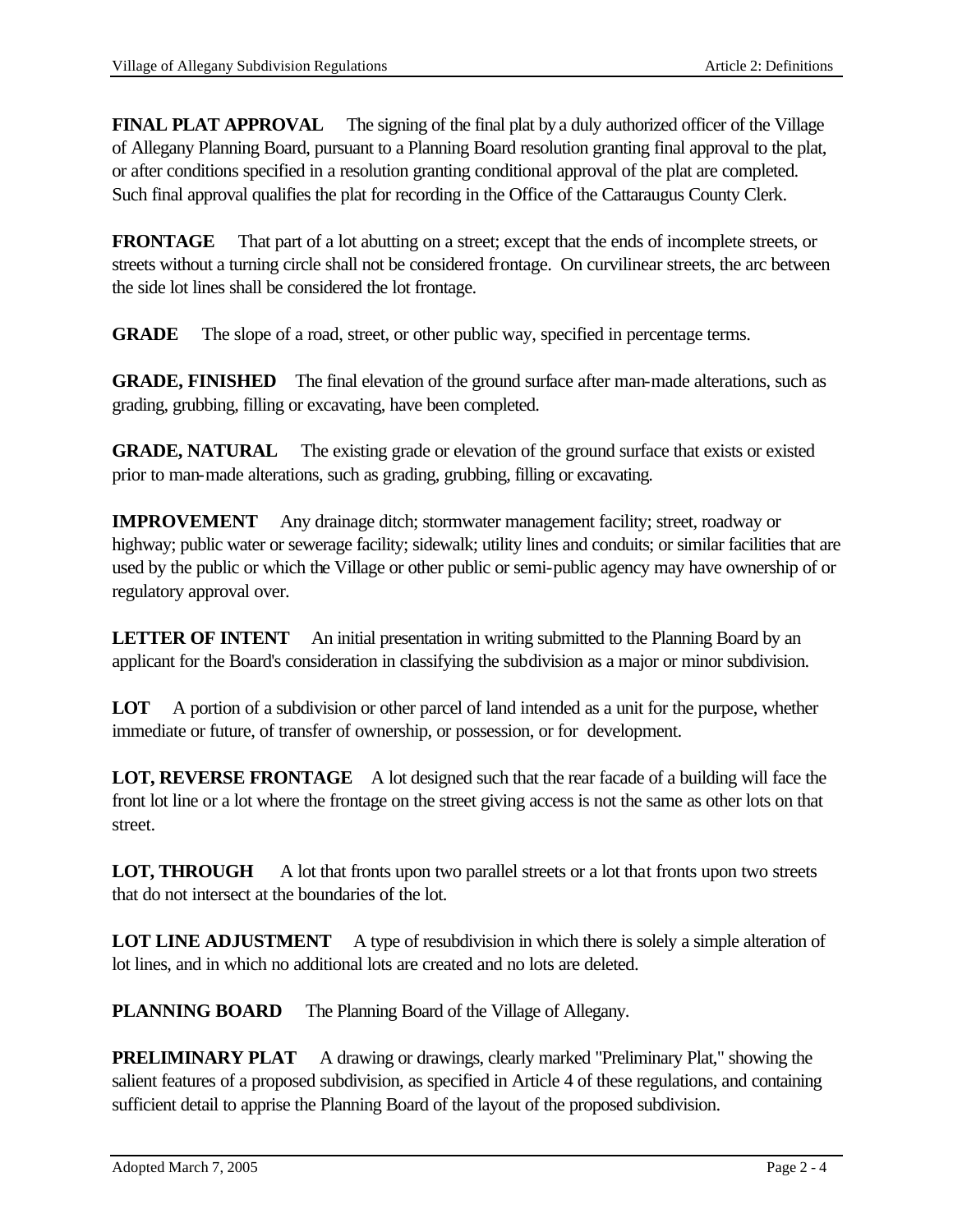**PRELIMINARY PLAT APPROVAL** The approval of the layout of a proposed subdivision as set forth in a preliminary plat, but subject to the approval of the plat in final form, in accordance with the provisions of these regulations.

**OPEN SPACE** An area that is intended to provide light and air, and is designed for environmental, scenic, and/or recreational purposes. Open space may include, but is not limited to, lawns, decorative planting, walkways, buffers, active and passive recreation areas, playgrounds, fountains, wooded areas, and water courses. Open space shall not include driveways, parking lots, or other surfaces designed or intended for vehicular travel.

**OPEN SPACE, PRIVATE** Open space land which is owned in common by all of the residents of a subdivision; open space land owned by a Homeowners Association; or open space land owned by a not-for-profit corporation or other similar legal organization.

**OPEN SPACE, PUBLIC** Open space land owned by the Village of Allegany or some other governmental agency.

**RESUBDIVISION** Any change in a map of an approved or recorded subdivision plat, if such change affects any lot line, any street layout, or area reserved for public use.

**RIGHT-OF-WAY** A strip of land occupied or intended to be occupied by a street, crosswalk, railroad, road, street, electric transmission line, oil or gas pipeline, water main, sanitary or storm sewer main, or for any other special use.

**SERVICE DRIVES** Vehicular driveways which are used primarily for access to the back or side of a premises.

**SIDEWALK** A designated path provided for pedestrian use, usually located along the side of a street.

**SKETCH PLAN** A drawing which illustrates the proposed layout of streets, lots and other features of a proposed subdivision in relation to existing conditions for the purpose of obtaining the advice of the Planning Board prior to the preparation of a preliminary plat.

**STATE ENVIRONMENTAL QUALITY REVIEW ACT (SEQR)** The New York State Law (Article 8 of the Environmental Conservation Law) and regulations (6 NYCRR Part 617) which require public agencies to consider the potential environmental impacts of an action before such action is approved or undertaken.

**STREET** A public or private right-of-way, designed to accommodate the flow of vehicular traffic, and which affords the principal means of access to abutting properties. A street may be designated as a road, drive, avenue, lane, or other similar term.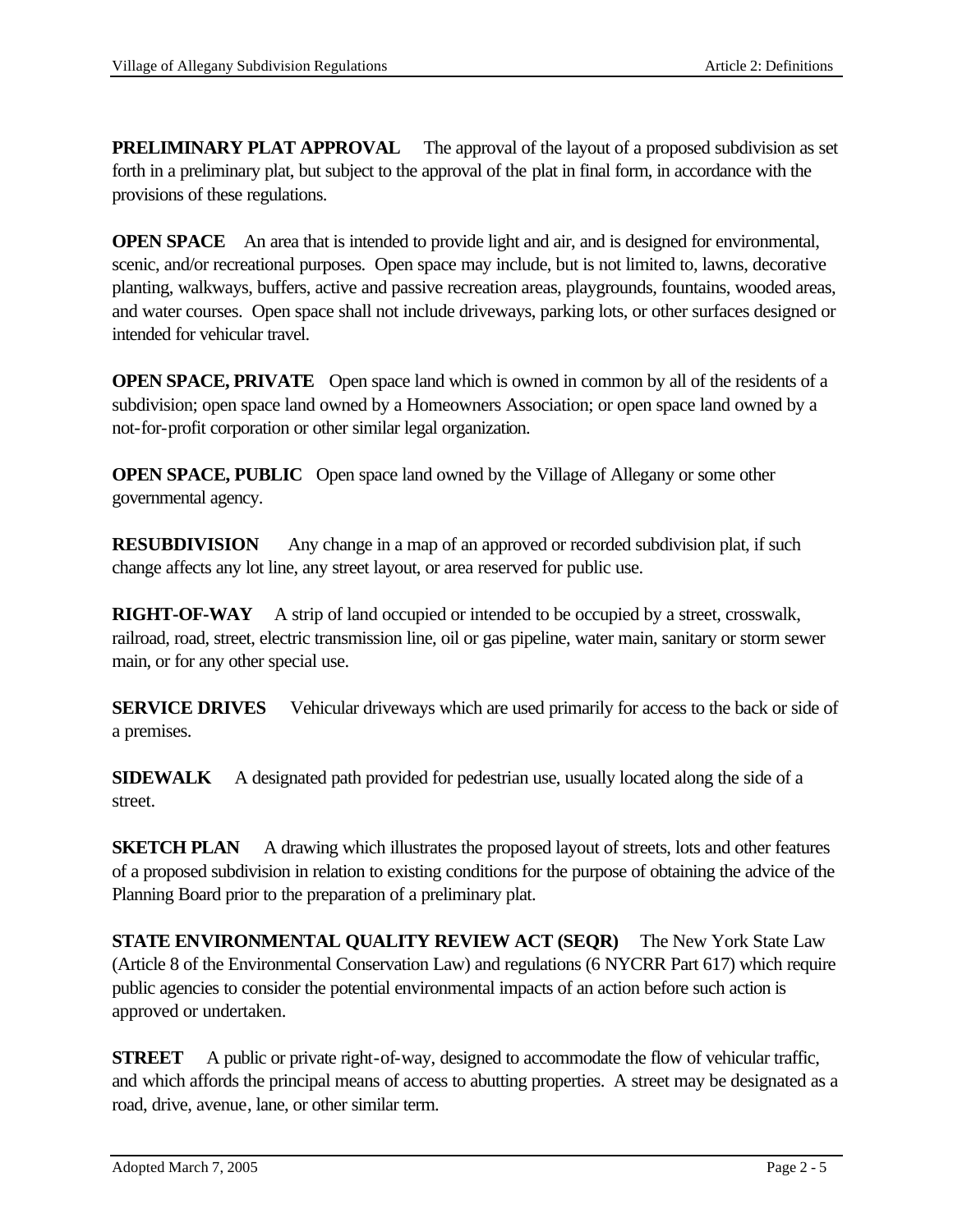**STREET CLASSIFICATION SYSTEM** A four-category hierarchy of streets that are ranked according to traffic volume and intended use. Categories, in descending order of volume are arterial, collector street, subcollector street, and access street. Residential streets may be collector, subcollector or access streets.

**ARTERIAL** An arterial is a high-volume street that should have no residences on it. Its function is to conduct traffic between communities and/or between heavy traffic generating areas within a community and to connect communities to major state and interstate highways.

**COLLECTOR** The principal traffic artery within residential or commercial areas. The collector carries relatively high traffic volumes and carries traffic from arterial streets to subcollector and access streets. Its functions are to promote free flow of traffic and to serve abutting land uses.

**SUBCOLLECTOR** The subcollector street provides access to residential lots. It also carries traffic from the collector streets to the access streets. A subcollector has a relatively low traffic volume.

**ACCESS STREET** The access street is designed to conduct traffic between residences and other streets. The access street usually carries no through traffic and includes short streets, cul-de-sacs, and courts.

**STREET, CUL-DE-SAC or DEAD END** A street with only one vehicular outlet.

**STREET, PRIVATE** A street that is not publicly dedicated.

**STREET PAVEMENT** The surface of the roadway used by vehicular traffic.

**SUBDIVIDER** Any person, firm or other legal entity who commences proceedings under these regulations to effect the subdivision of land, either for himself or for others.

**SUBDIVISION** The division of any parcel of land into two or more lots. A lot line adjustment that does not involve the creation of a new lot and that does not result in a lot that is non-conforming under the terms of the Village of Allegany Zoning Law shall not be considered a subdivision.

**SURVEYOR** A person licensed as a land surveyor by the State of New York.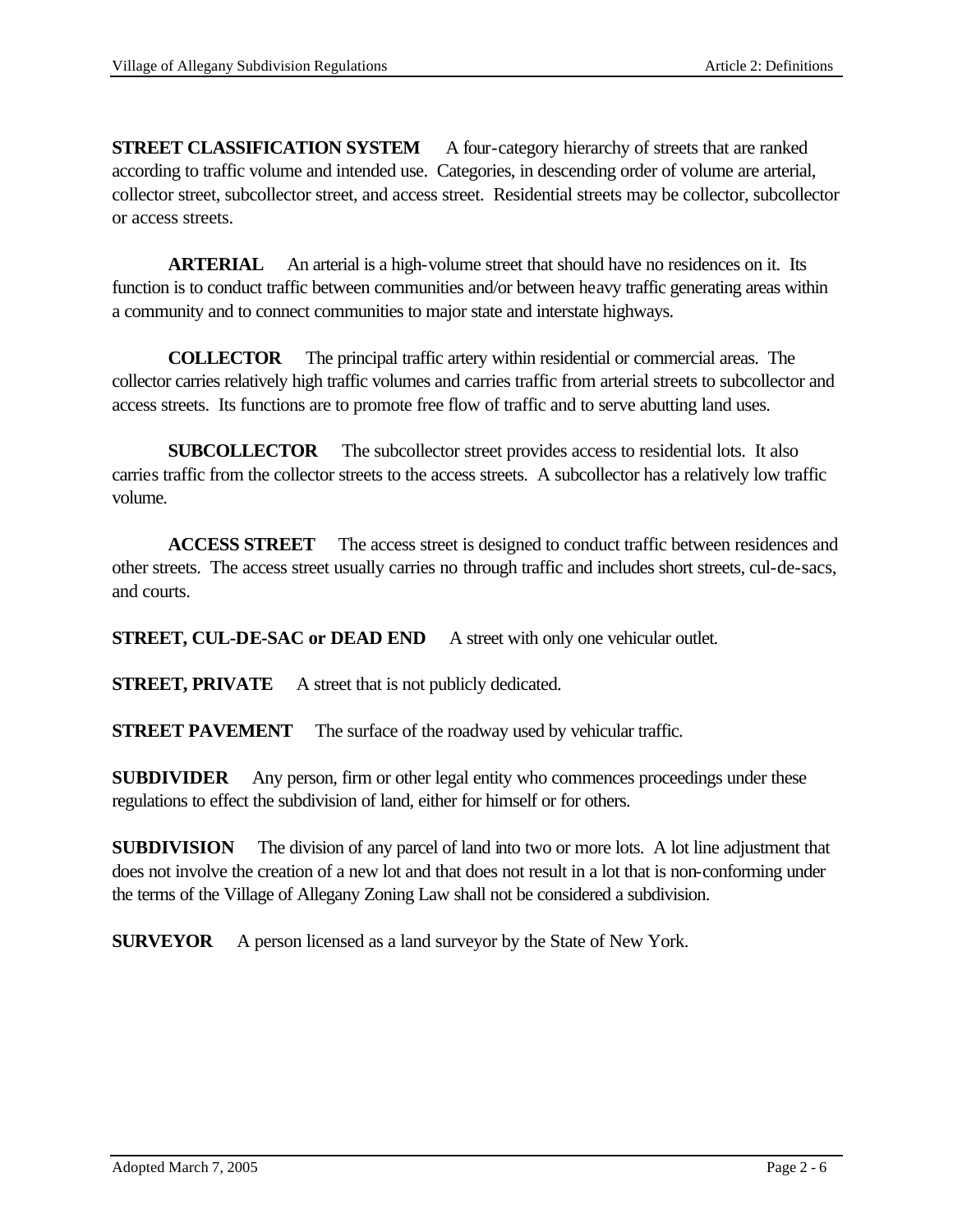# **ARTICLE 3 APPLICATION PROCEDURE AND APPROVAL PROCESS**

### **Section 3.1 General Procedure**

- 1. When an application for a subdivision is received, the Planning Board shall determine whether it is a major or a minor subdivision, using the definitions and criteria of these regulations and following the procedure outlined in Section 3.2 of this Article. Applications that meet the criteria for a minor subdivision do not require preliminary plat submittal, and may submit a final plat for the Board's review. Applications that are classified as major subdivisions must submit both a preliminary plat and a final plat for Planning Board review and approval.
- 2. The applicant or his/her representative shall attend all Planning Board meetings at which the application is discussed.

### **Section 3.2 Letter of Intent and Sketch Plan Conference**

#### **A. Purpose and Intent**

In order to expedite review of an application by the Planning Board, all applicants are required to submit a sketch plan for informal review by the Planning Board. The purpose of the sketch plan phase is to provide the subdivider with an opportunity to consult early and informally with the Planning Board in order to save time and money and to improve the opportunity for a development that fits into the existing community. In addition, the Planning Board will use the sketch plan conference procedure to determine if the proposed subdivision is a major or minor subdivision.

#### **B. Submittal Requirements**

- 1. The applicant shall submit the following information as part of the sketch plan conference:
	- (a) Letter of Intent, on forms provided by the Village.
	- (b) Sketch plan of the proposed subdivision, which shows the general location of lots to be created, new streets, and the existing street that the site abuts.
- 2. The Letter of Intent and the sketch plan shall be submitted to the Village Code Enforcement Officer (CEO) at least ten (10) days prior to the Planning Board meeting at which it is to be considered.
- 3. The Planning Board shall consider the Letter of Intent and sketch plan within forty-five (45) days from the date the sketch plan application was received by the CEO. The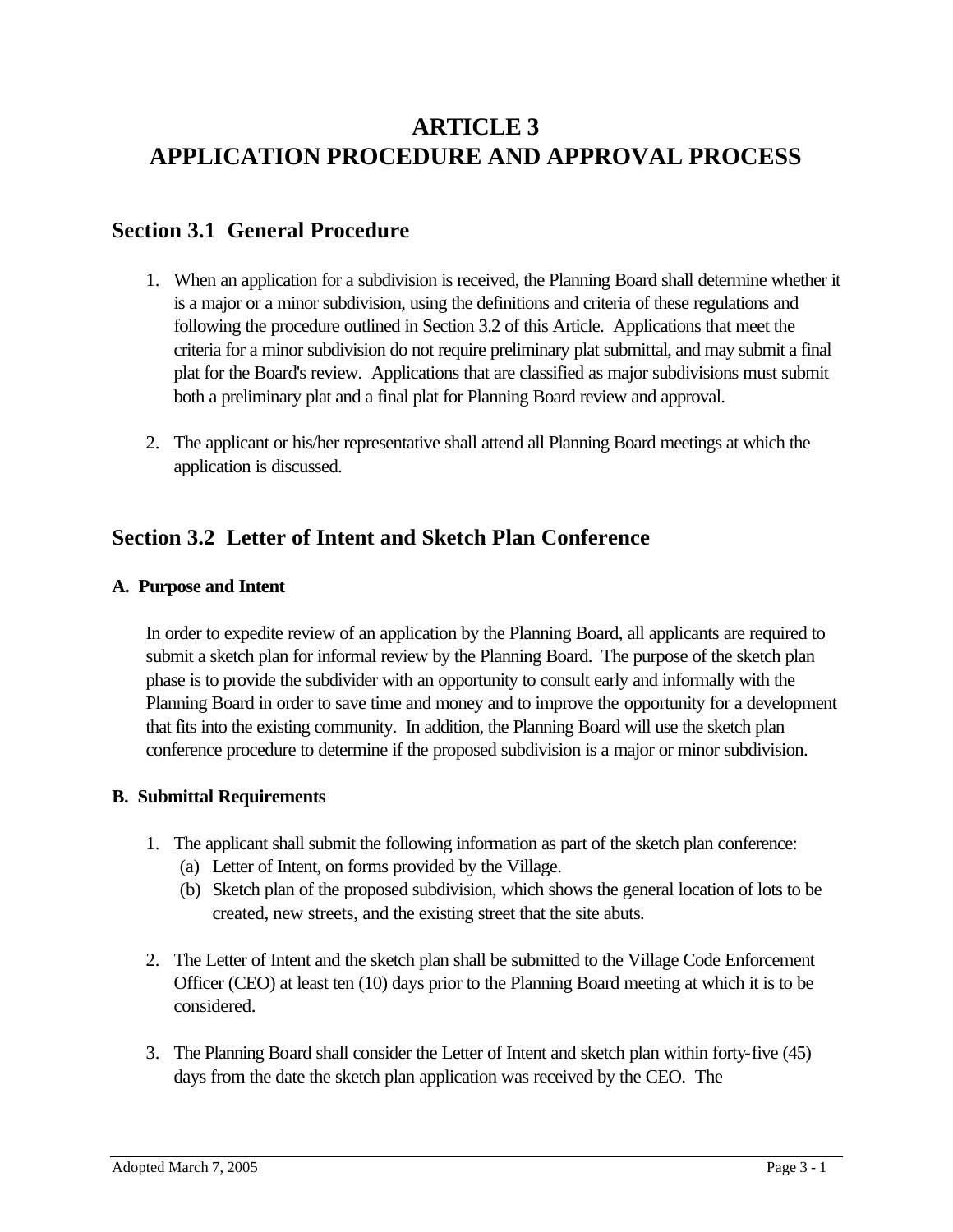Planning Board shall provide the applicant with its comments concerning the general design of the proposed project, in writing, by five business days after the meeting at which the proposal was discussed. If the Planning Board fails to send its report within the specified time, the applicant may assume that the Planning Board agrees with the general design of the proposed subdivision for purposes of preparing a preliminary plat.

#### **C. Determination of Major or Minor Subdivision**

- 1. The Planning Board shall review the information provided, including the Letter of Intent and the Sketch Plan, and shall determine whether the proposal shall be considered as a major or minor subdivision.
- 2. In making its determination of whether the proposal is a major or minor subdivision, the Planning Board shall consider the following:
	- (a) A minor subdivision shall not involve the creation of any new streets or the extension of any street.
	- (b) A minor subdivision shall not involve the installation or extension of any new water or sewer main; a water tap and/or a sewer tap to an individual home shall not be construed to be an extension of the line.
	- (c) A minor subdivision shall not involve the installation of drainage improvements through one or more lots to serve one or more other lots.
	- (d) A minor subdivision shall not be in conflict with any provision of the Village's Zoning Law or the Village's Vision Statement.
	- (e) A minor subdivision shall not have a potentially major impact on the orderly growth or development of the Village.
	- (f) A minor subdivision shall not potentially pose a danger to health and safety from fire, flood, erosion, stormwater runoff or other menace.
	- (g) In general, a minor subdivision shall contain four or fewer lots, including any remainder portion of the original lot. However, after weighing the criteria contained above, the Planning Board may determine that a subdivision containing four or fewer lots is a major subdivision. The Planning Board may also determine that a subdivision containing slightly more than four lots is a minor subdivision.
- 3. If the Planning Board determines that the application is a major subdivision, the applicant shall submit a preliminary plat application. Following the approval by the Planning Board of the preliminary plat, the applicant shall submit a final plat application.
- 4. If the Planning Board determines that the application is a minor subdivision, a preliminary plat will not be required, and the applicant shall submit a final plat application.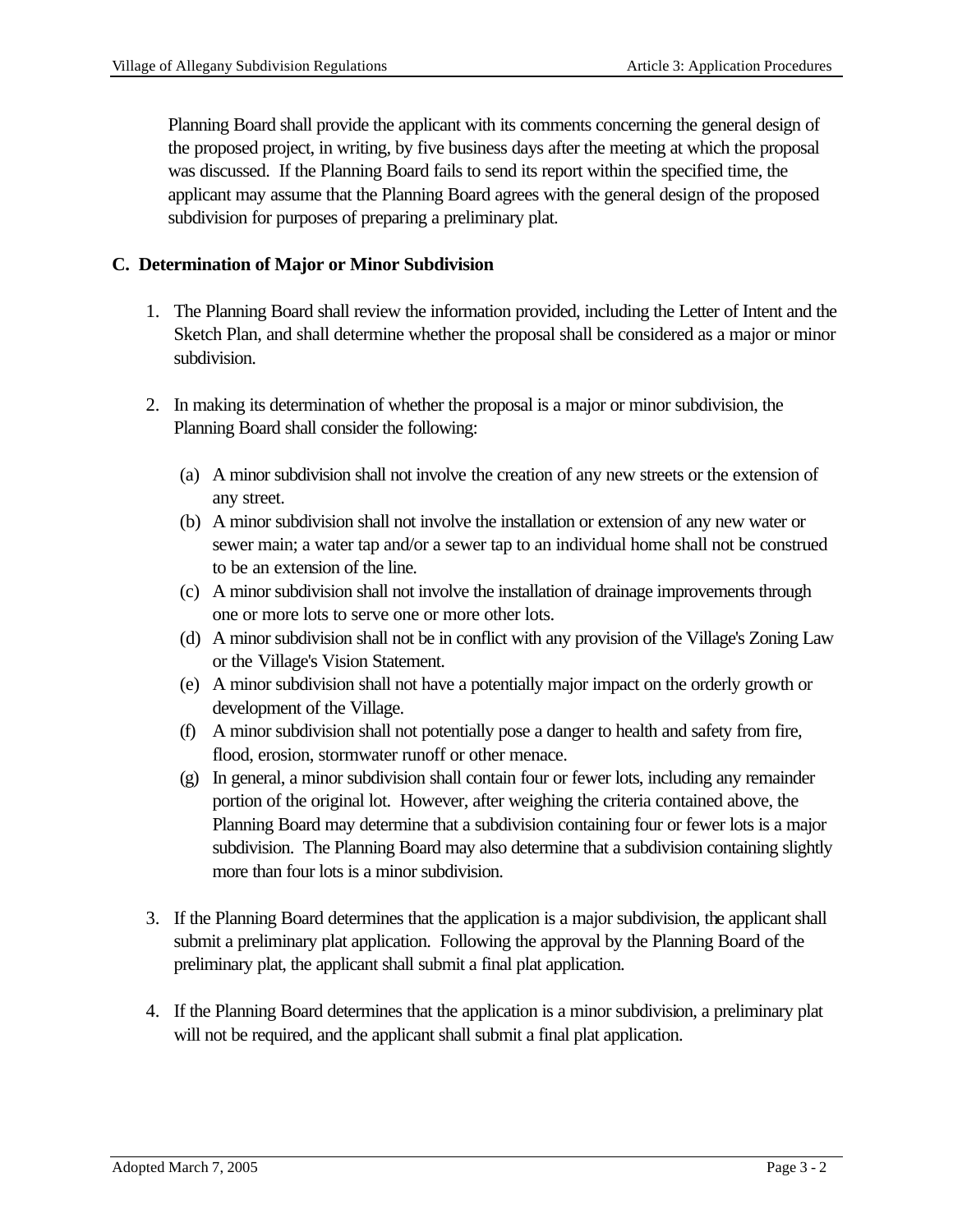# **Section 3.3 Major Subdivision**

#### **(A) Submission of Preliminary Plat**

- 1. An applicant for major subdivision approval shall submit a preliminary plat to the Planning Board. Such preliminary plat shall be clearly marked "preliminary plat" and shall conform to the definition in Article 2. The preliminary plat shall contain all the information required in Article 4 of these regulations. A completed Environmental Assessment Form shall also be submitted with the preliminary plat.
- 2. The applicant shall submit the preliminary plat, and any supplementary materials specified in these regulations, to the CEO a minimum of fourteen (14) days prior to the Planning Board meeting at which it is to be considered. Sufficient numbers of copies of all materials shall be provided, such that the Planning Board members, Village Clerk, other pertinent Village staff, and any other required reviewing agency have copies of the material. The Code Enforcement Officer shall determine the precise number of copies that are required.
- 3. A preliminary plat shall not be considered complete until a negative declaration has been filed or until a notice of completion of the draft environmental impact statement (DEIS) has been filed in accordance with the provisions of the State Environmental Quality Review Act. The time periods for review of a preliminary plat shall begin upon filing of such negative declaration or such notice of completion, in accordance with the provisions of the State Environmental Quality Review Act.

#### **(B) Review by the Planning Board**

- 1. In its review of the preliminary plat the Planning Board shall carefully study the practicality of the proposed design, taking into consideration the requirements of the community, the policies in Article 1 of these regulations, the standards in Article 6 of these regulations, and the best design of the land proposed to be subdivided. The Planning Board shall require that the land shown on the plat be of such character that it can be used safely for building purposes without danger to health or peril from fire, flood, stormwater, erosion or other menace and without significantly adversely affecting neighboring properties or the public health, safety and welfare. In particular the Planning Board shall consider the following:
	- (a) The topography of the area
	- (b) The arrangement, location and width of streets
	- (c) The relationship of the proposed street and lot layout to the topography of the land
	- (d) The effect of additional traffic flow on existing streets
	- (e) Domestic water supply
	- (f) Sanitary sewage disposal
	- (g) Storm drainage
	- (h) Adequate provision for the control of erosion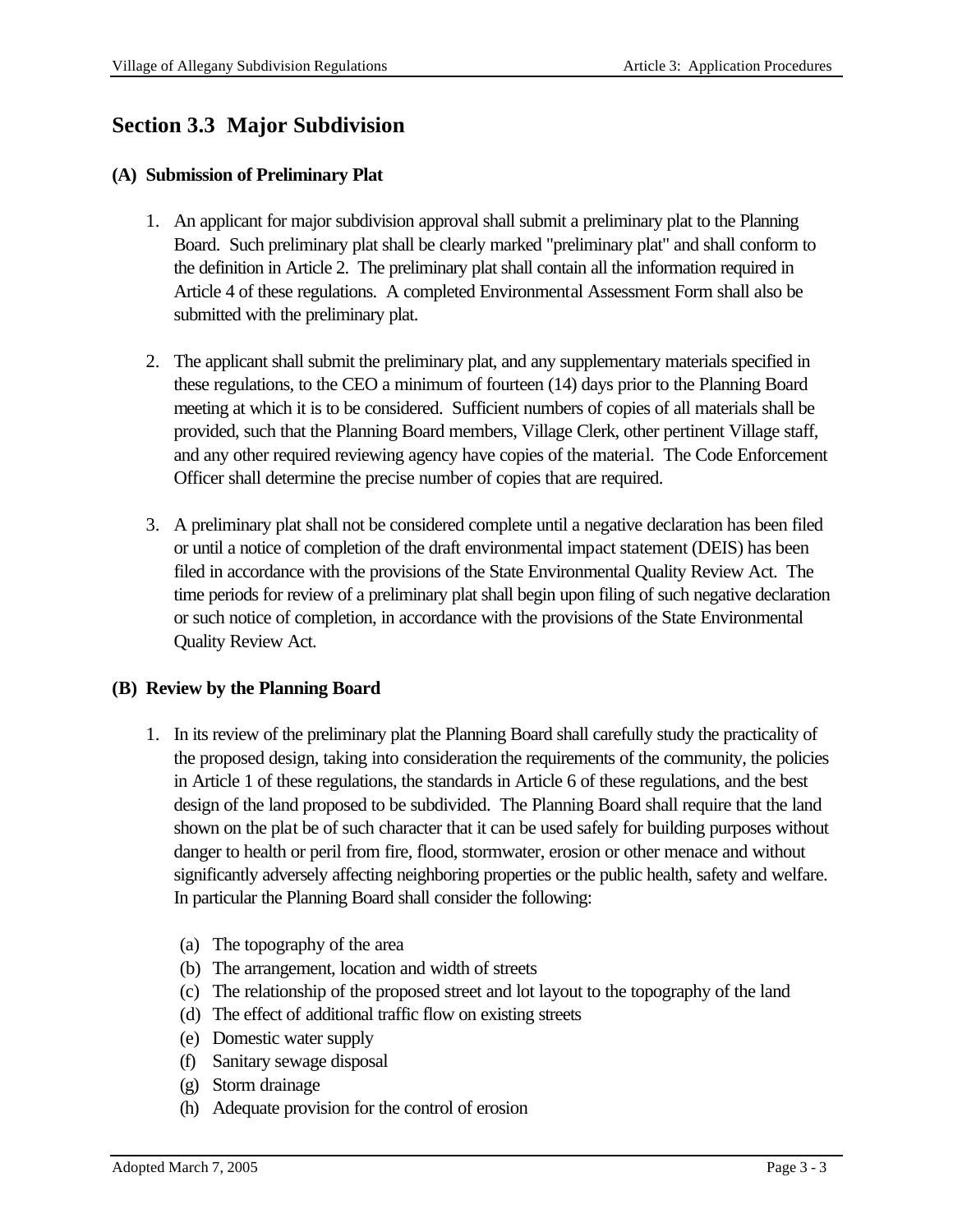- (i) Lot sizes and arrangement
- (j) Floodplains and wetlands
- (k) Steep slopes
- (l) Fire protection
- (m) The requirements of the Village's Zoning Law
- 2. During its review the Planning Board may consult with other Village boards, officials or agencies, or with other agencies that may have an interest in the application.

#### **(C) Public Hearing**

- 1. The Planning Board shall hold a public hearing on the preliminary plat prior to making a decision on it. The time within which the Planning Board shall hold a public hearing shall be coordinated with any hearings the Planning Board may schedule pursuant to SEQR, as follows:
	- (a) If the Planning Board determines that the preparation of an environmental impact statement is not required, the public hearing on the preliminary plat shall be held within sixty-two (62) days after receipt of a complete preliminary plat.
	- (b) If the Planning Board determines that an environmental impact statement (EIS) is required, and a public hearing on the draft environmental impact statement (DEIS) is held, the public hearing on the preliminary plat and the DEIS shall be held jointly within sixty-two (62) days after the filing of the notice of completion of such DEIS. If no public hearing is held on the DEIS, the public hearing on the preliminary plat shall be held within sixty-two (62) days of filing of the notice of completion.
- 2. The hearing on the preliminary plat shall be closed upon motion of the Planning Board within one hundred twenty (120) days after it has been opened.

#### **(D) Notice of Public Hearing**

- 1. The Village of Allegany shall advertise the public hearing on the preliminary plat once in a newspaper of general circulation in the Village of Allegany, according to the following schedule:
	- (a) If no hearing is held on the DEIS, the notice shall be published at least five (5) days before the date of the hearing.
	- (b) If the hearing is held jointly on the DEIS and the preliminary plat, the notice shall be published at least fourteen (14) days before the date of the hearing.
- 2. The applicant shall provide notice of the public hearing to the owner(s) of every parcel located wholly or partially within two hundred fifty (250) feet of the perimeter of the property that is the subject of the application. The applicant shall also provide a notice to such other interested persons as the Chairperson of the Planning Board may direct. Such notices shall be provided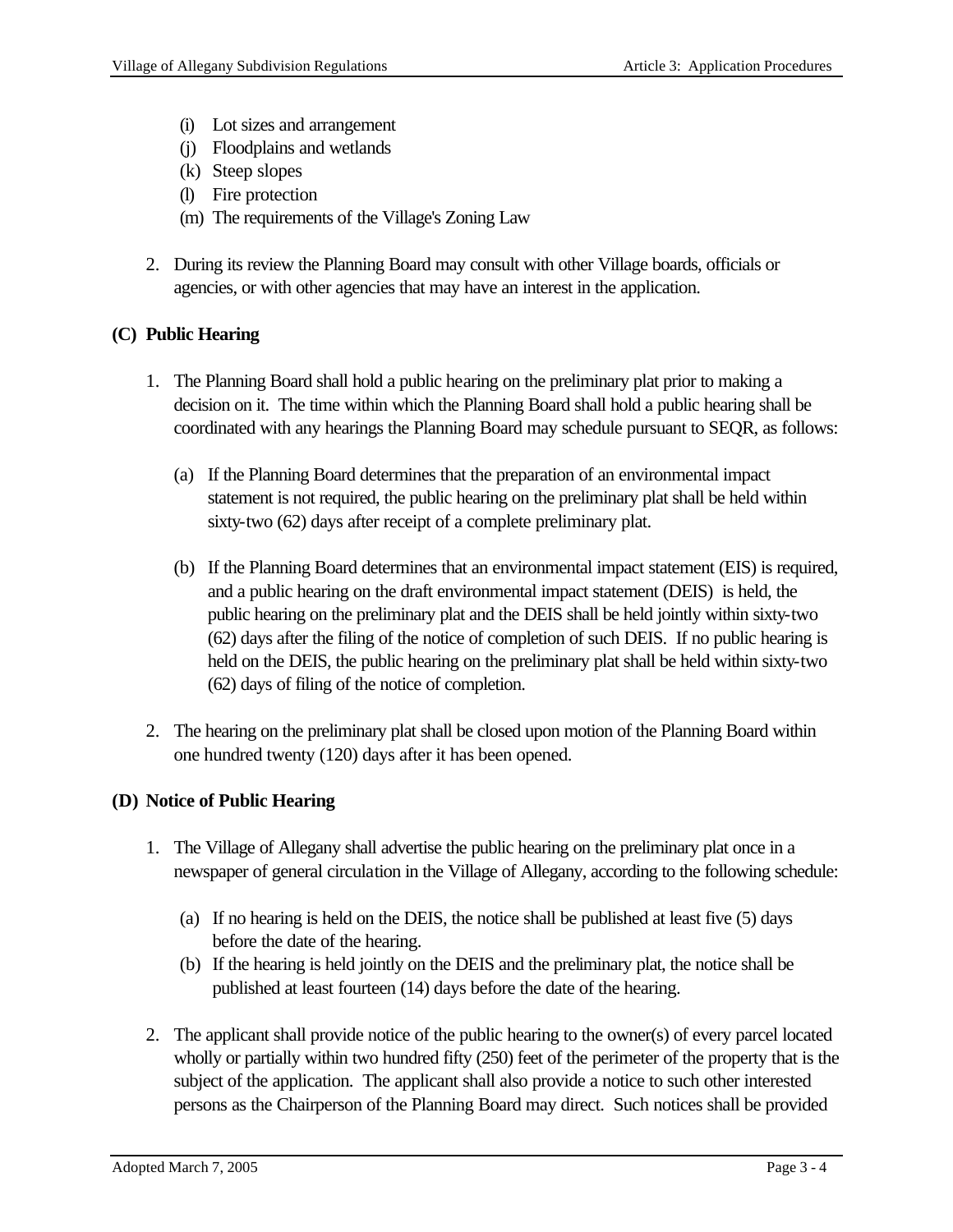at least ten (10) days prior to the public hearing. All such notification shall be given by and at the expense of the applicant, in such manner as shall be determined by the Chairperson of the Planning Board. The applicant shall submit to the Planning Board a list of persons who are required to receive a notice of the public hearing and an affidavit that the notice was provided to everyone on the list; such list and affidavit shall be submitted at or prior to the public hearing.

3. The Planning Board may provide that the hearing be further advertised in such manner as it deems appropriate for full public consideration of the preliminary plat.

#### **(E) Decision on the Preliminary Plat**

- 1. The Planning Board shall approve, with or without modification, or disapprove the preliminary plat, as follows:
	- (a) If no DEIS has been prepared, the Planning Board shall make its decision within sixtytwo (62) days after the close of the public hearing.
	- (b) If the Planning Board has determined that an environmental impact statement is required, and a public hearing has been held on the DEIS, the final environmental impact statement shall be filed within forty-five (45) days following the close of the public hearing. If no public hearing has been held on the DEIS, the final environmental impact statement shall be filed within forty-five (45) days following the close of the public hearing on the preliminary plat. Within thirty (30) days of the filing of the final environmental impact statement, the Planning Board shall issue findings on the final environmental impact statement and make its decision on the preliminary plat.
- 2. The time period for the Planning Board's decision on the preliminary plat may be extended only by mutual consent between the owner and the Planning Board.
- 3. The reasons for modifications, if any, or the grounds for disapproval of a preliminary plat shall be stated in the minutes of the meeting of the Planning Board. When approving a preliminary plat with modifications, the Planning Board shall state in writing any modifications it deems necessary for submission of the plat in final form.

#### **(F) Certification and Filing of Preliminary Plat**

- 1. Within five (5) business days of the approval, with or without modifications, of the preliminary plat, the plat shall be certified by a designated member of the Planning Board as having been granted preliminary approval. A copy of the preliminary plat and the resolution shall be maintained as a permanent record by the Planning Board. A copy of the resolution shall be mailed to the applicant, and to the property owner, if different from the applicant.
- 2. Within five (5) business days of the adoption by the Planning Board of a resolution that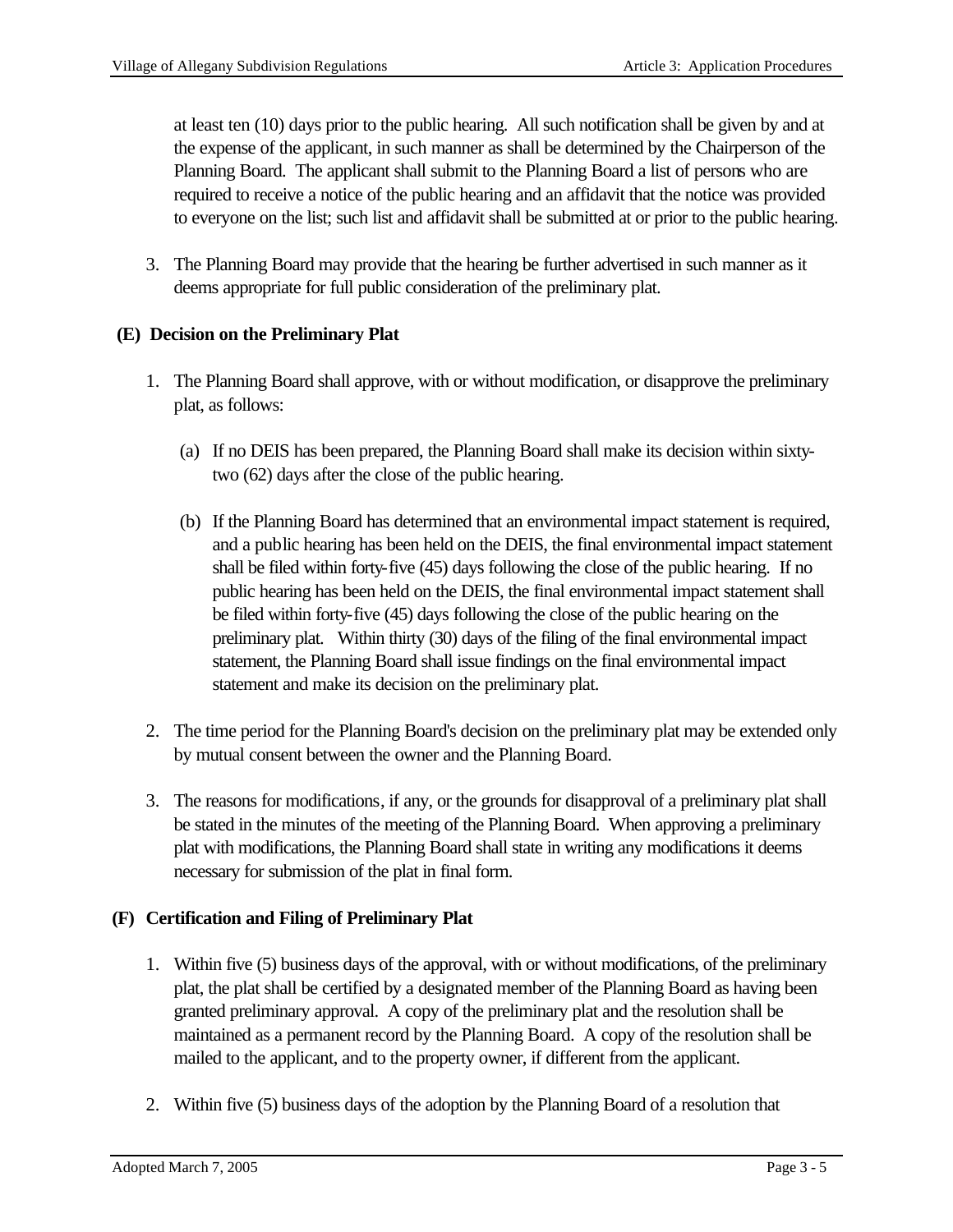disapproves a preliminary plat, a copy of such resolution, which states the grounds for the disapproval, shall be mailed to the applicant.

3. Within five (5) business days from the date of the adoption of the resolution stating the decision of the Planning Board on the preliminary plat, a designated member of the Planning Board shall file a copy of such resolution in the office of the Village Clerk.

#### **(G) Submission of Final Plat**

- 1. Within six (6) months of the date of the approval of the preliminary plat, the applicant must submit the final plat, which shall be clearly marked "final plat." The final plat shall conform to all the requirements of Article 4 of these regulations.
- 2. If more than six (6) months have elapsed between the date of the approval of the preliminary plat and the submission of the final plat, the Planning Board may revoke the approval of the preliminary plat. If the preliminary plat approval is revoked, the applicant shall resubmit the application for preliminary plat approval, and all the review requirements for preliminary plat shall be complied with, including SEQR review and the public hearing requirements.
- 3. When submitting a final plat, the subdivider shall also file formal offers of dedication to the Village or other appropriate public agencies of all streets, parks and playgrounds, and other permanent open space for community use, as well as all utilities and storm drainage facilities as shown in the final plat. Evidence of all necessary easements or easement documents, if appropriate, as well as any other legal documents requested by the Planning Board shall be submitted with the final plat.

The approval of the plat does not constitute acceptance by the Village of the dedication of such facilities. Any street, highway, park or other facility shown on a filed or recorded plat shall be deemed to be private until such time as it has been formally accepted by a resolution of the Village Board of Trustees.

4. An applicant may choose to develop the subdivision in two or more sections. If sections are proposed, the applicant shall submit the final plat for a portion of the area encompassed by the preliminary plat. A section shall contain at least ten (10) percent of the total number of lots contained in the approved preliminary plat.

#### **(H) Final plat in Substantial Agreement with Approved Preliminary Plat**

When the Planning Board determines that a final plat is in substantial agreement with an approved preliminary plat, the Planning Board shall take action on the final plat within sixty-two (62) days of the receipt of a complete final plat application by the CEO. The Planning Board shall, by resolution, conditionally approve, with or without modification, disapprove, or grant final approval and authorize the signing of such plat.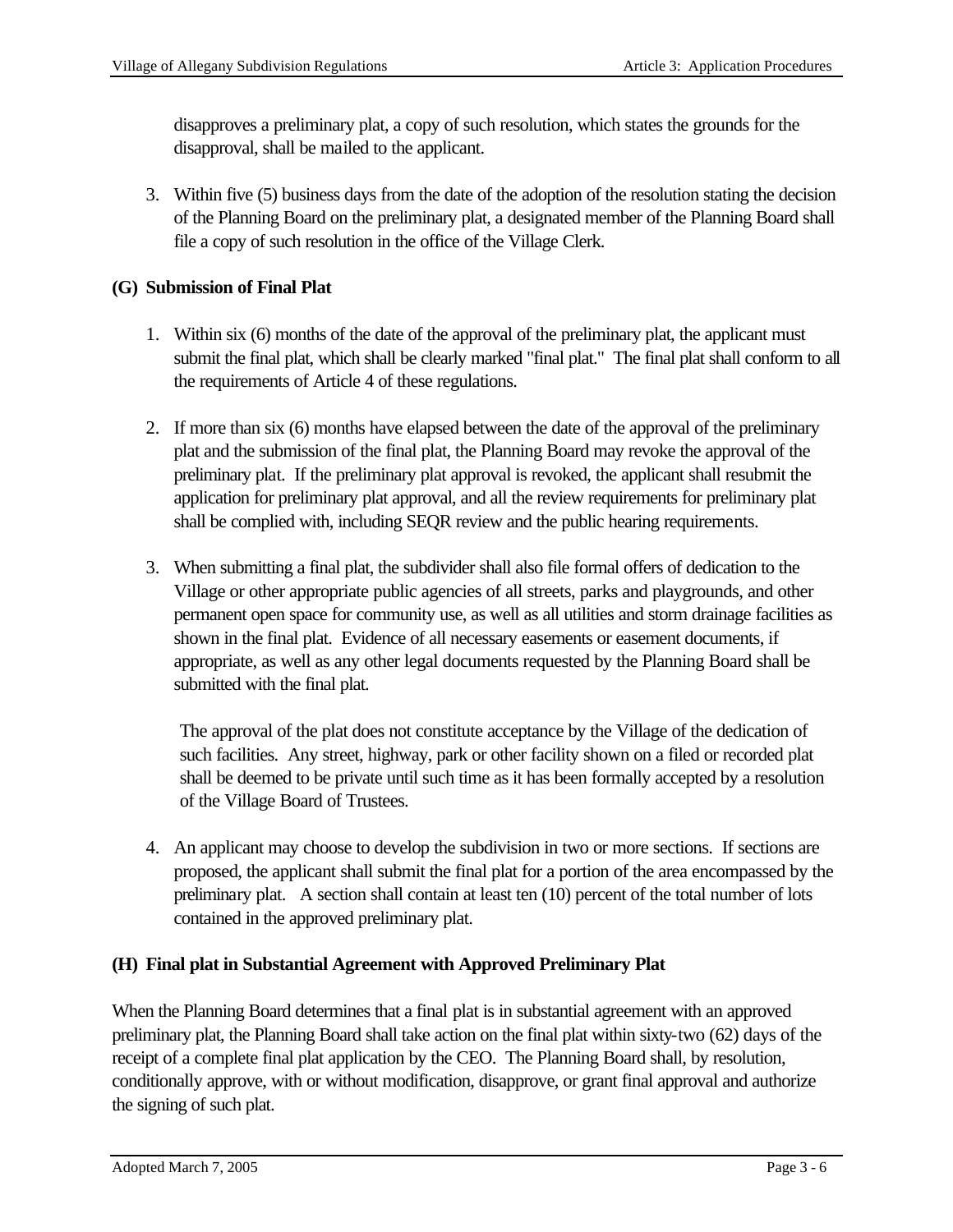#### **(I) Final Plat Not in Substantial Agreement with Approved Preliminary Plat**

When the Planning Board deems that the final plat, as submitted, is not in substantial agreement with the approved preliminary plat, the Board shall follow the review procedures for Minor Subdivisions.

### **Section 3.4 Minor Subdivisions**

#### **(A) Preliminary Plat Not Required**

In order to expedite the review process for applications that meet the requirements for a minor subdivision, as determined by the Planning Board, a preliminary plat application is not required. The applicant shall submit an application for final plat review.

#### **(B) Review of the Final Plat**

- 1. The applicant shall submit a final plat that is clearly marked "Final Plat." The final plat shall conform to all the requirements of Article 4 of these regulations.
- 2. The applicant shall submit the preliminary plat, and any supplementary materials specified in these regulations, to the CEO a minimum of fourteen (14) days prior to the Planning Board meeting at which it is to be considered. Sufficient numbers of copies of all materials shall be provided, such that the Planning Board members, Village Clerk, other pertinent Village staff, and any other required reviewing agency have copies of the material. The Code Enforcement Officer shall determine the precise number of copies that are required.
- 3. The final plat shall not be considered complete until a negative declaration has been filed or until a notice of completion of the draft environmental impact statement (DEIS) has been filed in accordance with the provisions of the state environmental quality review act (SEQR). The time periods for review of such plat shall begin upon filing of a negative declaration or a notice of completion.
- 4. In its review of the final plat, the Planning Board shall carefully study the practicality of the proposed design, taking into consideration the requirements of the community, the policies in Article 1 of these regulations, the standards in Article 6 of these regulations, and the best design of the land proposed to be subdivided. The Planning Board shall require that the land shown on the plat be of such character that it can be used safely for building purposes without danger to health or peril from fire, flood, stormwater, erosion or other menace and without significantly adversely affecting neighboring properties or the public health, safety and welfare. In particular the Planning Board shall consider the following:
	- (a) The topography of the area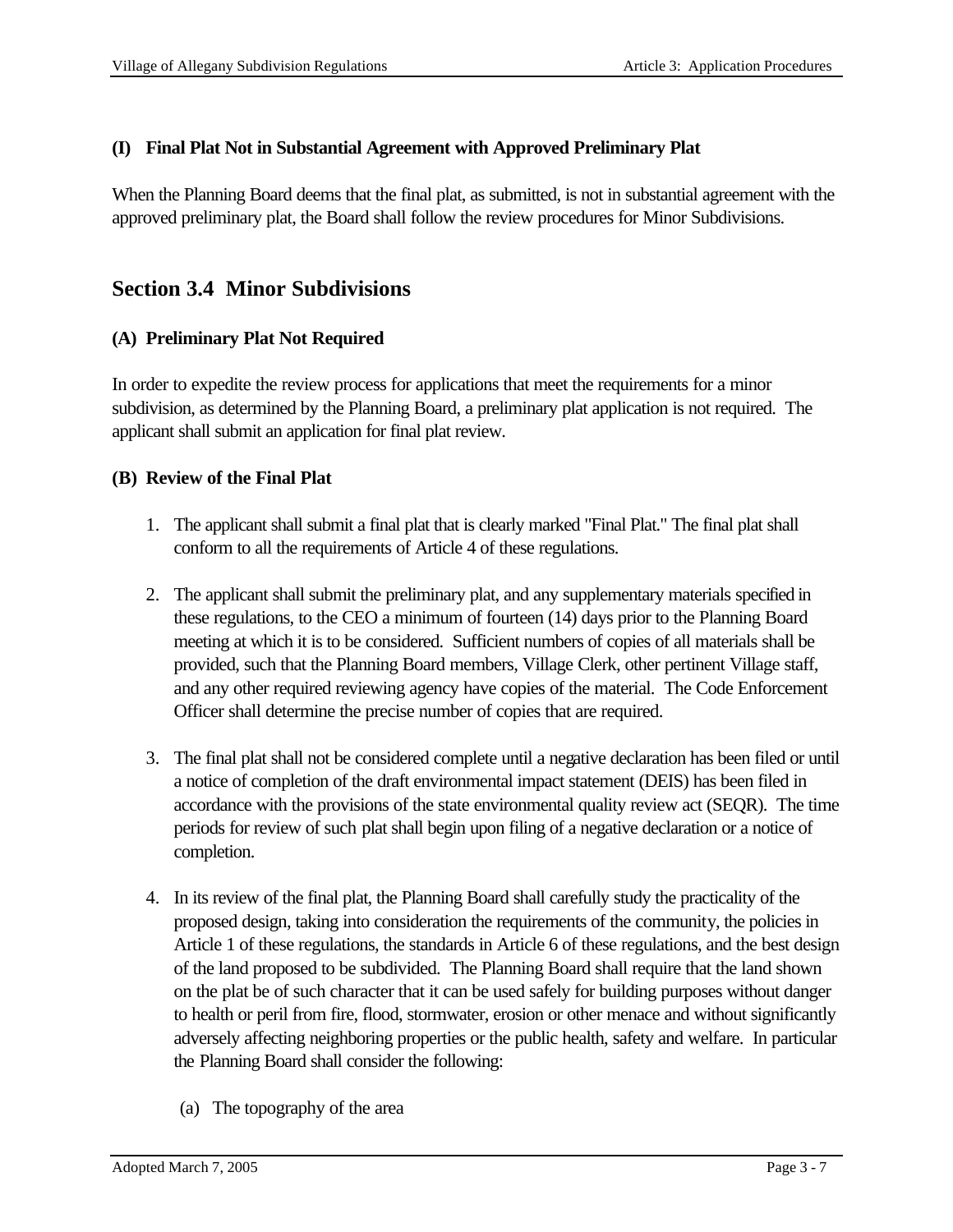- (b) The arrangement, location and width of streets
- (c) The relationship of the proposed street and lot layout to the topography of the land
- (d) The effect of additional traffic flow on existing streets
- (e) Domestic water supply
- (f) Sanitary sewage disposal
- (g) Storm drainage
- (h) Adequate provision for the control of erosion
- (i) Lot sizes and arrangement
- (j) Floodplains and wetlands
- (k) Steep slopes
- (l) Fire Protection
- (m) The requirements of the Village's Zoning Law

During its review the Planning Board may consult with other Village boards, officials or agencies, or with other agencies that may have an interest in the application.

#### **(C) Public Hearing**

- 1. The Planning Board shall hold a public hearing on the final plat. The time within which the Board shall hold the public hearing on the final plat shall be coordinated with any hearings the Planning Board may schedule pursuant to SEQR, as follows:
	- (a) If the Planning Board determines that the preparation of an environmental impact statement is not required, the public hearing on the final plat shall be held within sixty-two (62) days after the receipt of a complete final plat by the Planning Board. For purposes of this section, a complete application shall be received upon completion of a determination of significance pursuant to SEQR and the filing of a Negative Declaration pursuant to the State Environmental Quality Review Act.
	- (b) If the Planning Board determines that an environmental impact statement is required, and a public hearing on the DEIS is held, the public hearing on the final plat and the draft environmental impact statement shall be held jointly within sixty-two (62) days after the filing of the notice of completion of the DEIS. If no public hearing is held on the DEIS, the public hearing on the final plat shall be held within sixty-two (62) days following filing of the notice of completion.
- 2. Notice of Public Hearing
	- (a) The public hearing on the final plat shall be advertised once in a newspaper of general circulation in the Village of Allegany.
		- (1) If a DEIS was not prepared, or if no hearing is held on the DEIS, the notice shall be published at least five (5) days before the hearing.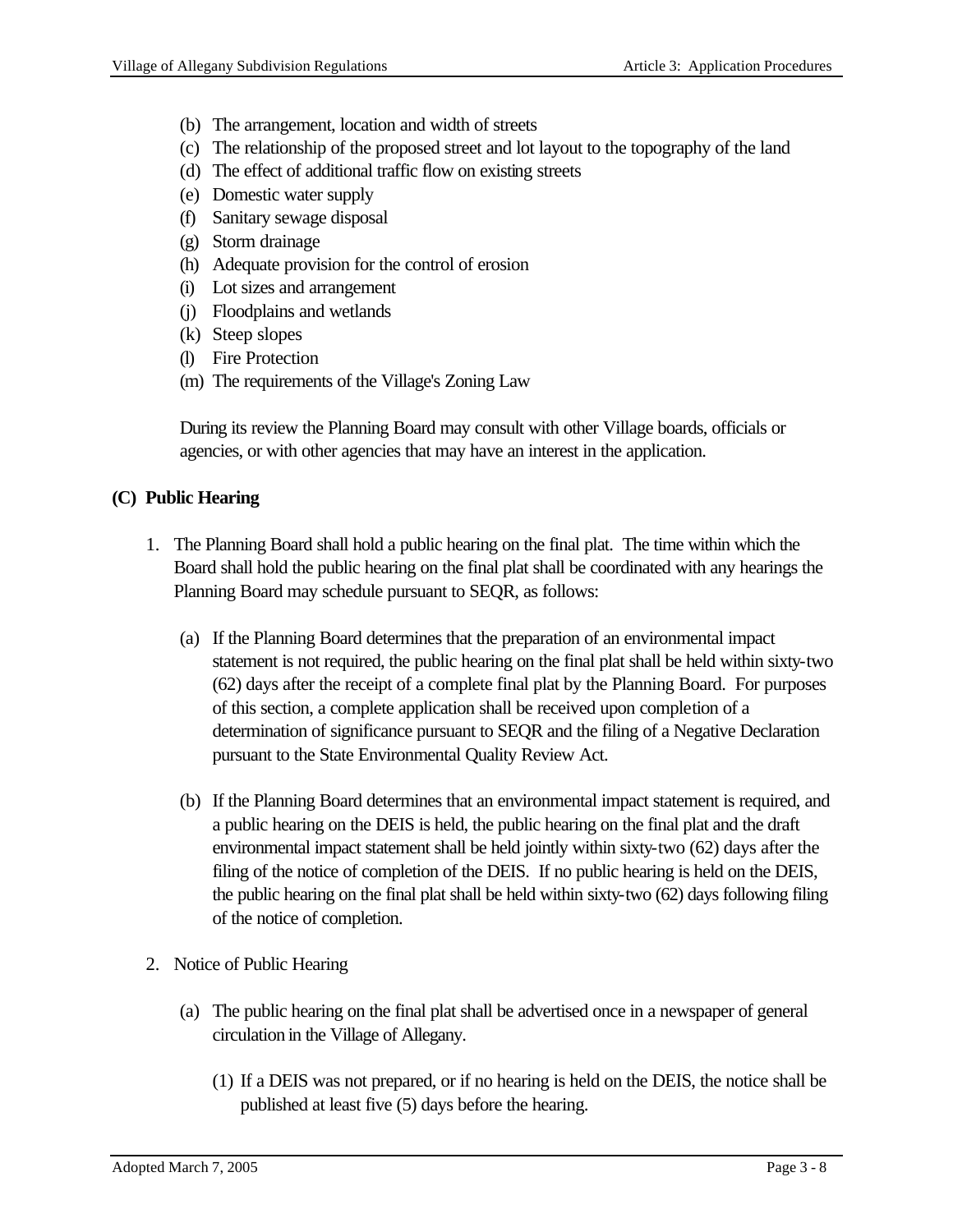- (2) If a joint hearing on the DEIS and the final plat is held, the notice shall be published at least fourteen (14) days before the hearing.
- (b) The applicant shall provide notice of the public hearing to the owner(s) of every parcel located wholly or partially within two hundred fifty (250) feet of the perimeter of the property that is the subject of the application. The applicant shall also provide a notice to such other interested persons as the Chairperson of the Planning Board may direct. Such notices shall be provided at least ten (10) days prior to the public hearing. All such notification shall be given by and at the expense of the applicant, in such manner as shall be determined by the Chairperson of the Planning Board. The applicant shall submit to the Planning Board a list of persons who are required to receive a notice of the public hearing and an affidavit that the notice was provided to everyone on the list; such list and affidavit shall be submitted at or prior to the public hearing.
- (c) The Planning Board may provide that the public hearing be further advertised in such manner as it deems most appropriate for full public consideration of the final plat.
- 3. The hearing on the final plat shall be closed upon motion of the Planning Board within one hundred twenty (120) days after it has been opened.

#### **(D) Decision on final plat**

- 1. The Planning Board shall make its decision on the final plat as follows:
- (a) If the Planning Board determines that the preparation of an environmental impact statement on the final plat is not required, the Planning Board, by resolution, shall conditionally approve, with or without modification, disapprove, or grant final approval and authorize the signing of such plat, within sixty-two (62) days after the date of the public hearing.
	- (b) If the Planning Board determines that an environmental impact statement is required, and a public hearing is held on the DEIS, the final environmental impact statement shall be filed within forty-five (45) days following the close of such public hearing. If no public hearing is held on the DEIS, the final environmental impact statement shall be filed within forty-five (45) days following the close of the public hearing on the final plat. Within thirty (30) days of the filing of the final environmental impact statement, the Planning Board shall issue findings on such final environmental impact statement and shall, by resolution, conditionally approve, with or without modification, disapprove, or grant final approval and authorize the signing of the final plat.
- 2. The reasons for modification, if any, or the grounds for disapproval of the final plat shall be stated in the minutes of the Planning Board.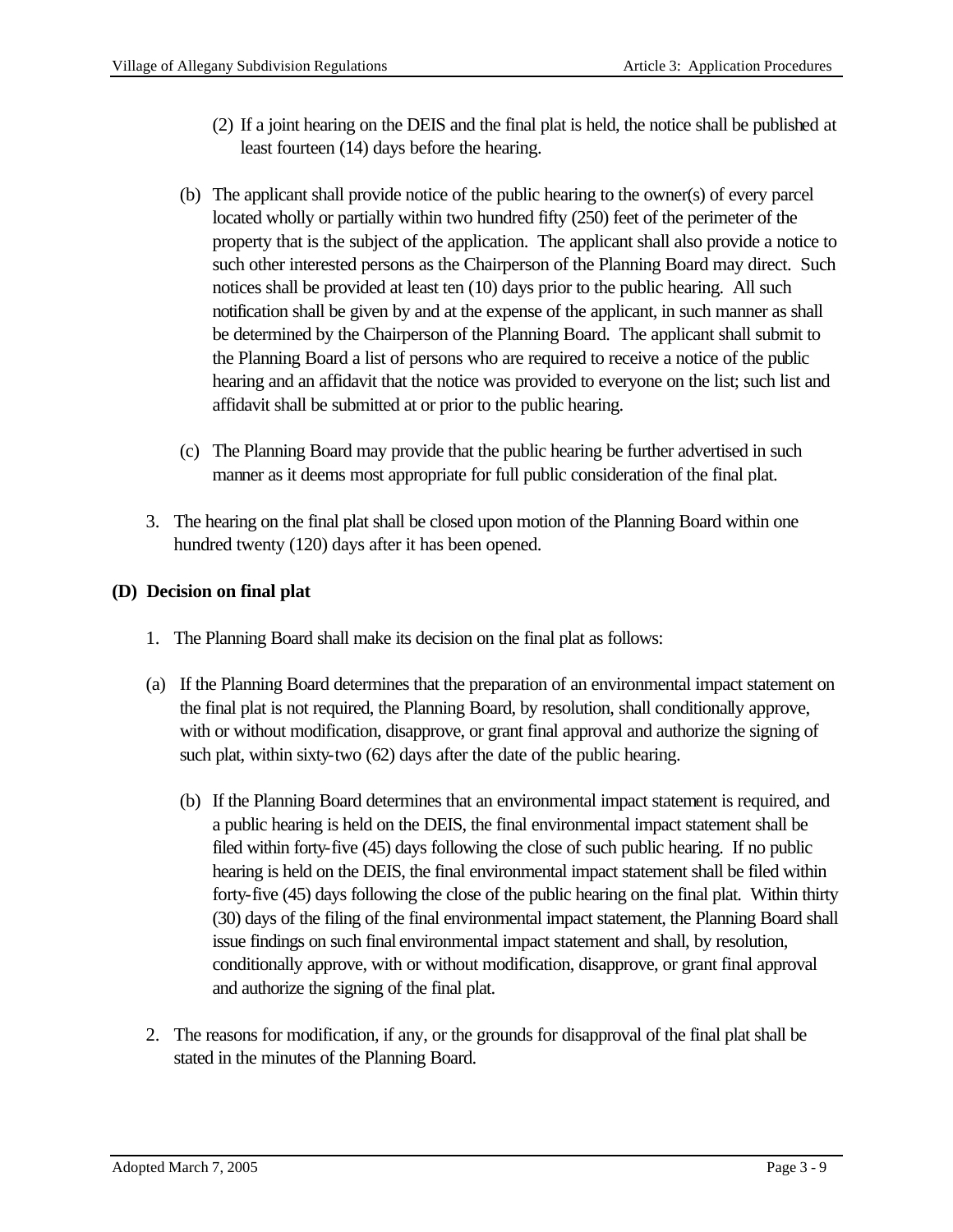# **Section 3.5 Certification of Final Plat**

- 1. Within five (5) business days of the adoption of the resolution granting conditional or final approval of the final plat, the plat shall be certified by a designated member of the Planning Board as having been granted conditional or final approval, and a copy of such resolution and plat shall be filed in the office of the Planning Board.
- 2. A copy of the resolution shall be mailed to the applicant and to the owner, if different from the applicant. If the plat has been conditionally approved, the resolution shall include a statement of the requirements which must be met before the plat can be signed.
- 3. Upon completion of the requirements specified in the resolution, the plat shall be signed by the duly authorized officer of the Planning Board. A copy of the signed plat shall be filed in the office of the Village Clerk.
- 4. Every final plat submitted to the Planning Board for its approval shall carry the following endorsement, which shall be signed by the duly authorized member of the Planning Board:

|                                | "Approved by Resolution of the Planning Board of the Village of Allegany, New York, on the |
|--------------------------------|--------------------------------------------------------------------------------------------|
| day of                         | , subject to all requirements and                                                          |
| conditions of said Resolution. |                                                                                            |

Signed this  $\_\_\_$  day of  $\_\_\_\_\_\_\_\_\$ ,  $\_\_\_\_\_\_$ , by  $\_\_\_\_\_\_\_\_\_\_\_$ Designee."

5. Within five (5) business days from the date of the adoption of the resolution stating the decision of the Planning Board on the final plat, the chairman or other duly authorized member of the Planning Board shall file a copy of the resolution in the office of the Village Clerk.

# **Section 3.6 Expiration of Conditional Approval of Final Plat**

Conditional approval of the final plat shall expire within one hundred eighty (180) days after the resolution granting such approval, unless all requirements stated in such resolution have been certified as completed. The Planning Board may extend the time in which a conditionally approved plat must be submitted for signature, by not more than two additional periods of ninety days each, if, in the Planning Board's opinion, such extension is warranted by the particular circumstances.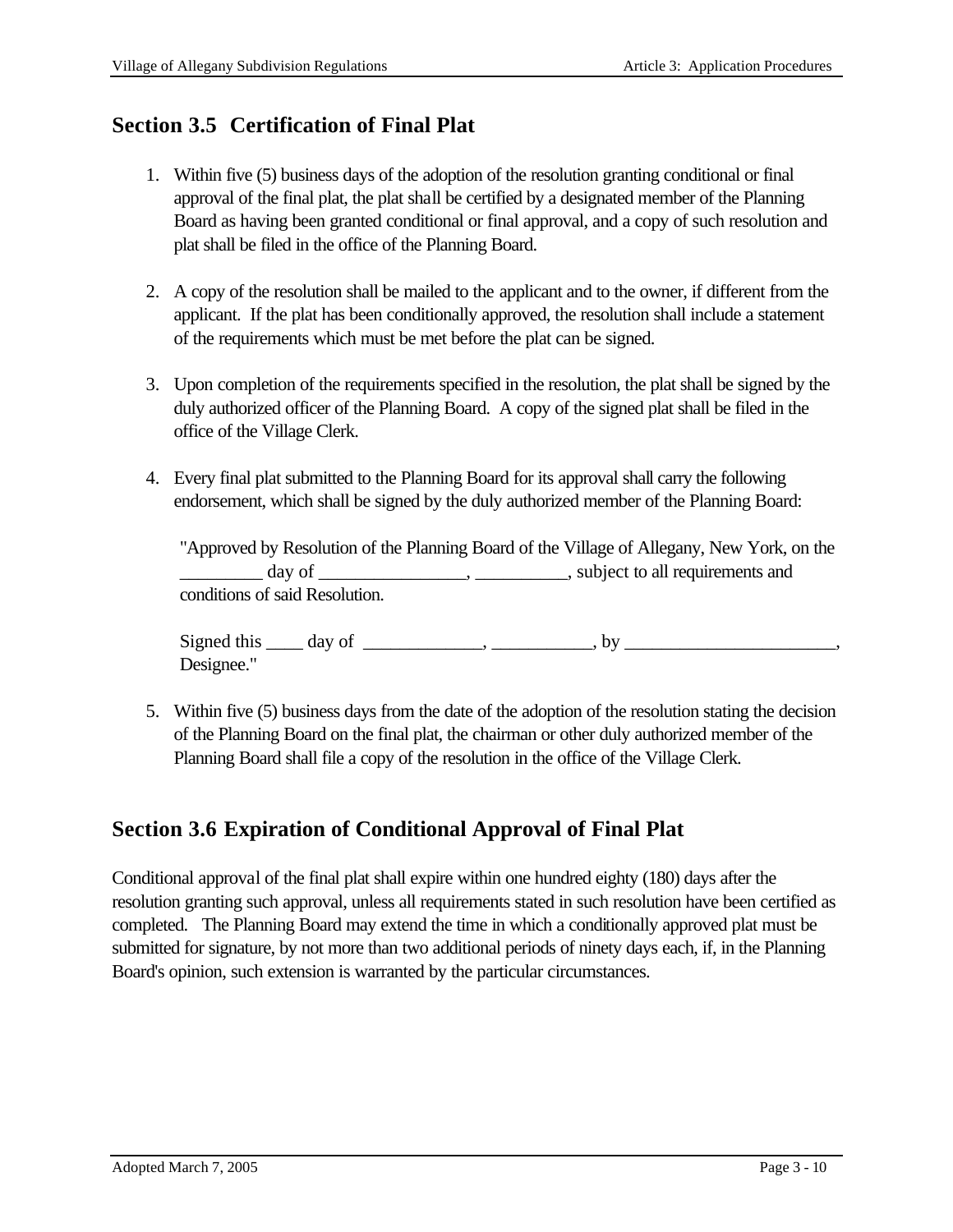# **Section 3.7 Filing of Final Plat**

- 1. The owner shall file the approved final plat, or section of that plat, in the office of the Cattaraugus County Clerk within sixty-two (62) days from the date of final approval, or such approval shall expire.
- 2. If the owner shall file only a section of such approved plat in the Office of the Cattaraugus County Clerk, the entire approved preliminary plat shall be filed with the Village Clerk within thirty (30) days of the filing of such section. Any section of an approved final plat which is filed in the Office of the County Clerk shall encompass at least ten (10) percent of the total number of lots contained in the approved preliminary plat. The approval of the remaining sections of the approved preliminary plat shall expire unless said sections are filed before the expiration of the exemption period to which such plat is entitled under the provisions of Section 265-a of NYS Town Law.

# **Section 3.8 Default Approval of Preliminary or Final Plats**

Pursuant to Section 7-728 (8) of New York State Village Law, if the Planning Board fails to take action on a preliminary or final plat within the time periods proscribed, the preliminary or final plat shall be deemed to be approved. Nevertheless, the proscribed time periods may be extended by mutual consent between the owner and the Planning Board.

# **Section 3.9 Resubdivision and Lot Line Adjustment**

#### **(A) Resubdivision**

The resubdivision of property shall follow the same procedure specified elsewhere in these regulations for a subdivision. In such instance, the number of lots affected by such resubdivision shall determine whether it is processed as a major or minor subdivision.

#### **(B) Lot Line Adjustment**

A lot line adjustment is a type of resubdivision that consists solely of the simple alteration of lot lines where no additional lots are created or deleted. Application for approval of a lot line adjustment shall be made to the Planning Board. The proposed lot line adjustment shall be shown on a plat map prepared by a licensed surveyor. Said map, which shall be labeled "Resubdivision Map," shall be reviewed by the Planning Board for the purpose of determining compliance with local zoning requirements. Once compliance has been determined, the Planning Board's designee shall sign the resubdivision map, which may thereafter be filed in the Office of the Cattaraugus County Clerk. A copy of the signed map shall be filed with the Village Clerk.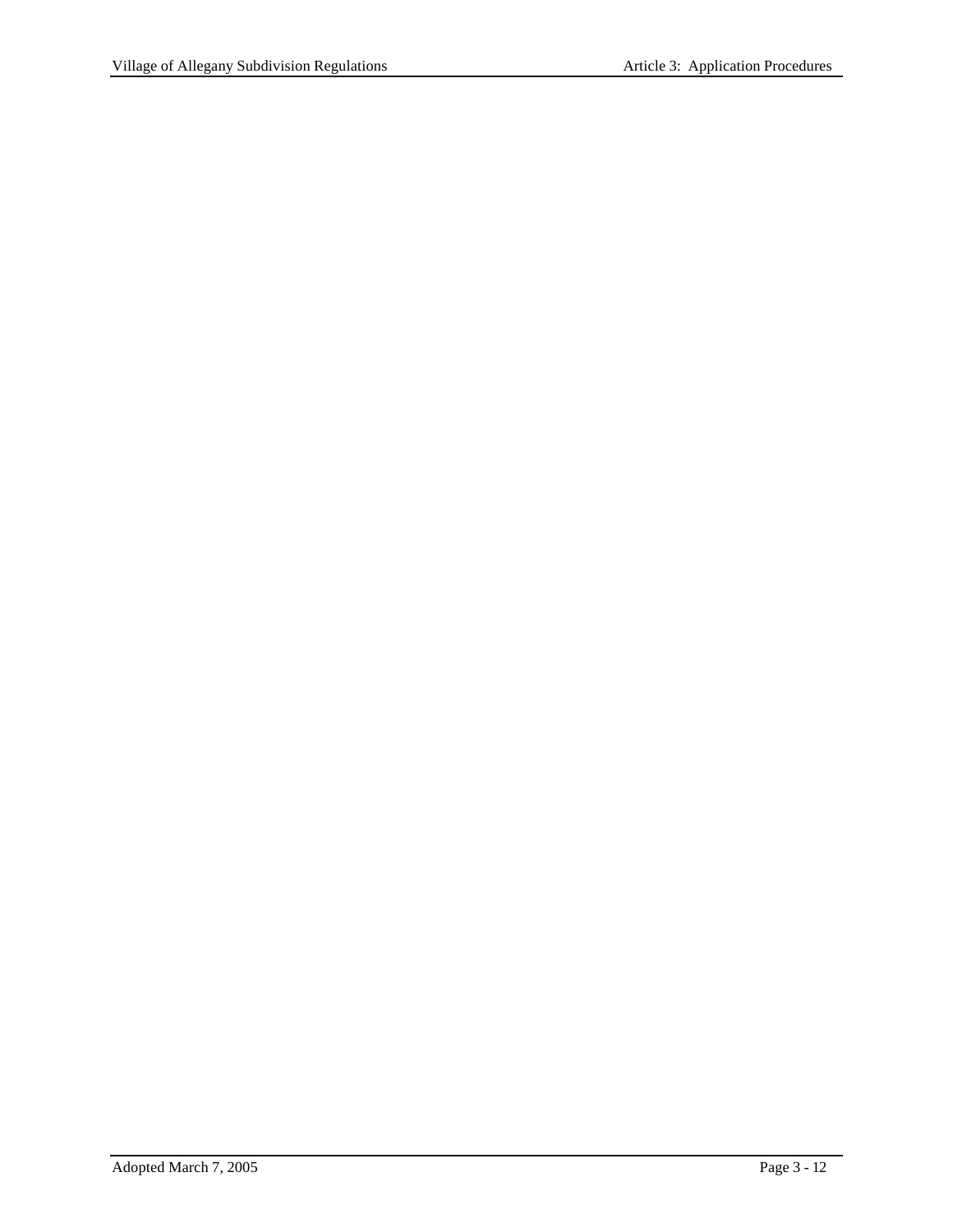# **ARTICLE 4: SPECIFICATIONS FOR DOCUMENTS TO BE SUBMITTED**

### **Section 4.1 Sketch Plan**

Sketch plans shall be drawn to scale, and shall show the following information:

- 1. Title or name of subdivision
- 2. North arrow, graphic scale, and date
- 3. Name of the owner of record, the subdivider (if different from owner) and their addresses.
- 4. Name, address, and telephone number of the professional(s) responsible for the subdivision design, design of public improvements, and for surveys.
- 5. The approximate location, dimensions, and areas of all proposed or existing lots.
- 6. The approximate location and widths of proposed streets.
- 7. The approximate location, dimensions, and area of all parcels of land proposed to be set aside for park or playground use, or other public use, or for other open space use.
- 8. General topography and drainage patterns of the property to be subdivided.
- 9. The one hundred year floodplain and wetlands, if any.
- 10. If the developer intends to develop the property in sections, the entire property shall be shown on the sketch plan, with the anticipated sections and the timing of development indicated on the plan.
- 11. A general location map, showing streets, adjacent lots and other general development of the surrounding area.

# **Section 4.2 Preliminary Plat**

- (A) The preliminary plat shall clearly be marked "preliminary plat." If more than one (1) sheet is required to show an entire tract, an index map drawn to scale showing all sheets shall be provided.
- (B) If the subdivider is someone other than the owner, an affidavit from the owner of the land consenting to the application shall be filed.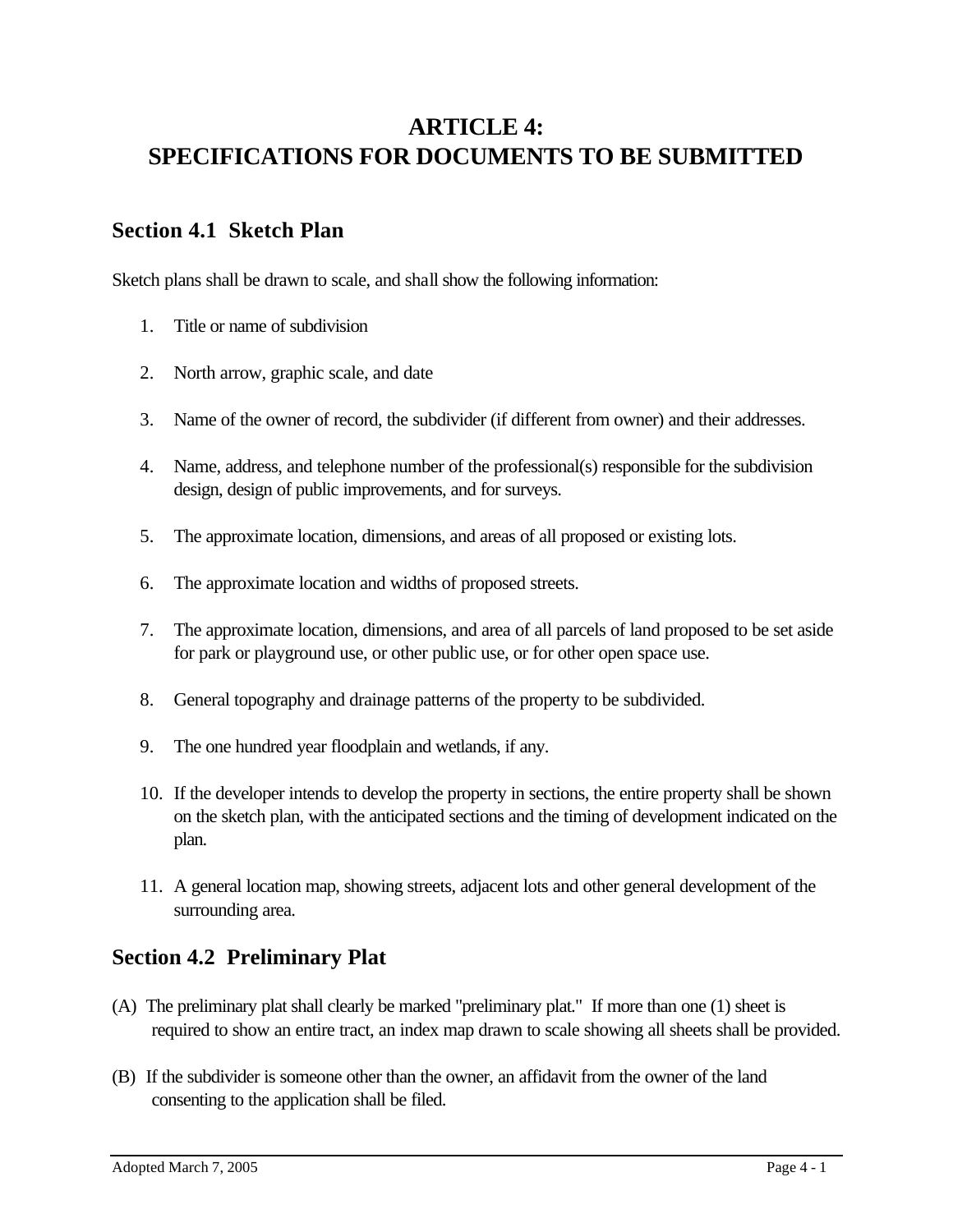- (C) The preliminary plat map shall be drawn at a scale of not more than one hundred (100) feet to one (1) inch and shall include the following information:
	- 1. Title or name of subdivision.
	- 2. North arrow, graphic scale, and date.
	- 3. Name of the owner of record, the subdivider (if different from owner) and their addresses.
	- 4. Name, address, and telephone number of the professional(s) responsible for the subdivision design, design of public improvements, and surveys.
	- 5. A location map, to scale, showing the general location of the property. This map shall show the names of the owners of adjacent properties. This map shall also show land contiguous to the land that is the subject of the application, which is controlled by the owner or subdivider, showing the approximate acreage of such land.
	- 6. A topographic map of the entire site, showing contours at not more than twenty (20) foot intervals. If additional information is needed to review the proposed subdivision, the Planning Board may require topographic data for land areas within two hundred (200) feet of the property boundary.
	- 7. A preliminary grading plan of the site at a contour interval of twenty (20) feet. The grading plan shall identify the locations and approximate sizes of cuts and fills and cross sections for any final grading steeper than three foot horizontal to one foot vertical (3 to 1) distance, or where the cut or fill will be more than five (5) feet.
	- 8. The location and dimensions of all boundary lines of the property to be expressed in feet and decimals of a foot.
	- 9. The zoning district(s) of the site and the location of any municipal boundary lines within the tract.
	- 10. The location of existing pertinent topographic and manmade features on the site shall be shown, including streets; easements; existing buildings; watercourses; water bodies; wetlands; the one hundred year floodplain; wooded areas; and individual trees eight inches or more in diameter, measured four feet above ground level. Features proposed to be retained as well as those proposed to be removed shall be indicated on the map.
	- 11. General layout of proposed streets and alleys; sidewalks; easements for utilities, drainage or other purposes; and blocks and lots within the proposed subdivision. The width, grade and approximate gradients of proposed streets and sidewalks, and tentative street names, shall be shown.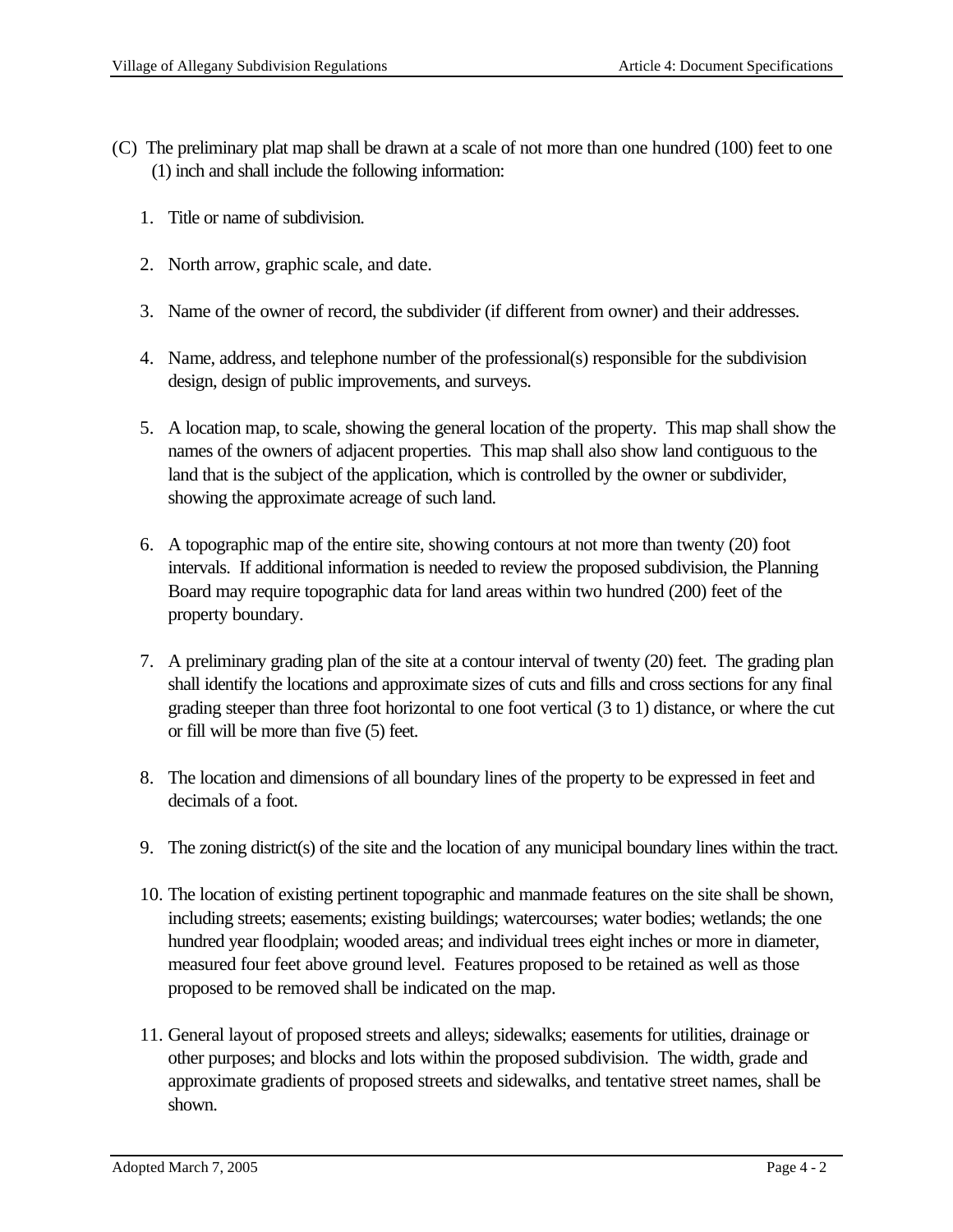- 12. Preliminary profiles along the centerline of proposed streets showing existing ground surface, and proposed finished street grades, including extensions for a reasonable distance beyond the limits of the proposed subdivision.
- 13. Preliminary cross-sections of the proposed street right-of-way showing grading, street, driveway access, sidewalks and utility locations. These cross-sections shall be taken every 100 feet and shall extend from building setback line to building setback line.
- 14. The location, dimensions and areas of all proposed or existing lots. Lots shall be identified by individual lot numbers.
- 15. Minimum building setback lines, as required by the Village's zoning law. This constitutes the permitted building envelope.
- 16. If any, the location and dimensions of all property proposed to be set aside for park or playground use, or other public or private reservation, with designation of the purposes of those set-asides, and conditions, if any, of the dedication or reservation.
- 17. Draft deed restrictions, protective covenants or homeowner's association by-laws, if any. The Planning Board may require inclusion of certain restrictions or covenants or the formation of a mandatory homeowners association as a prerequisite to the approval of the Final Plat. However, the Village of Allegany shall not be responsible for enforcing the developers' restrictive covenants, which may be more restrictive than the zoning law.
- 18. The extent and sequence of the phases in a subdivision proposed to be developed in sections.
- 19. A general indication of how municipal water supply and sewage disposal will be provided, including the extension of any new lines, if necessary.
- 20. A general description of the provision for garbage disposal.
- 21. Locations of existing and proposed utilities.
- 22. Existing streets immediately adjoining and within the tract to be subdivided.
- 23. A map showing all soils and their classification. Areas with moderate to high susceptibility to erosion, if any, shall be highlighted.
- 24. A separate drainage report, including calculations for runoff and pipe and channel sizing, which clearly describes how runoff is to be handled during grading and development. The use of erosion and sedimentation prevention measures shall be described. The report shall provide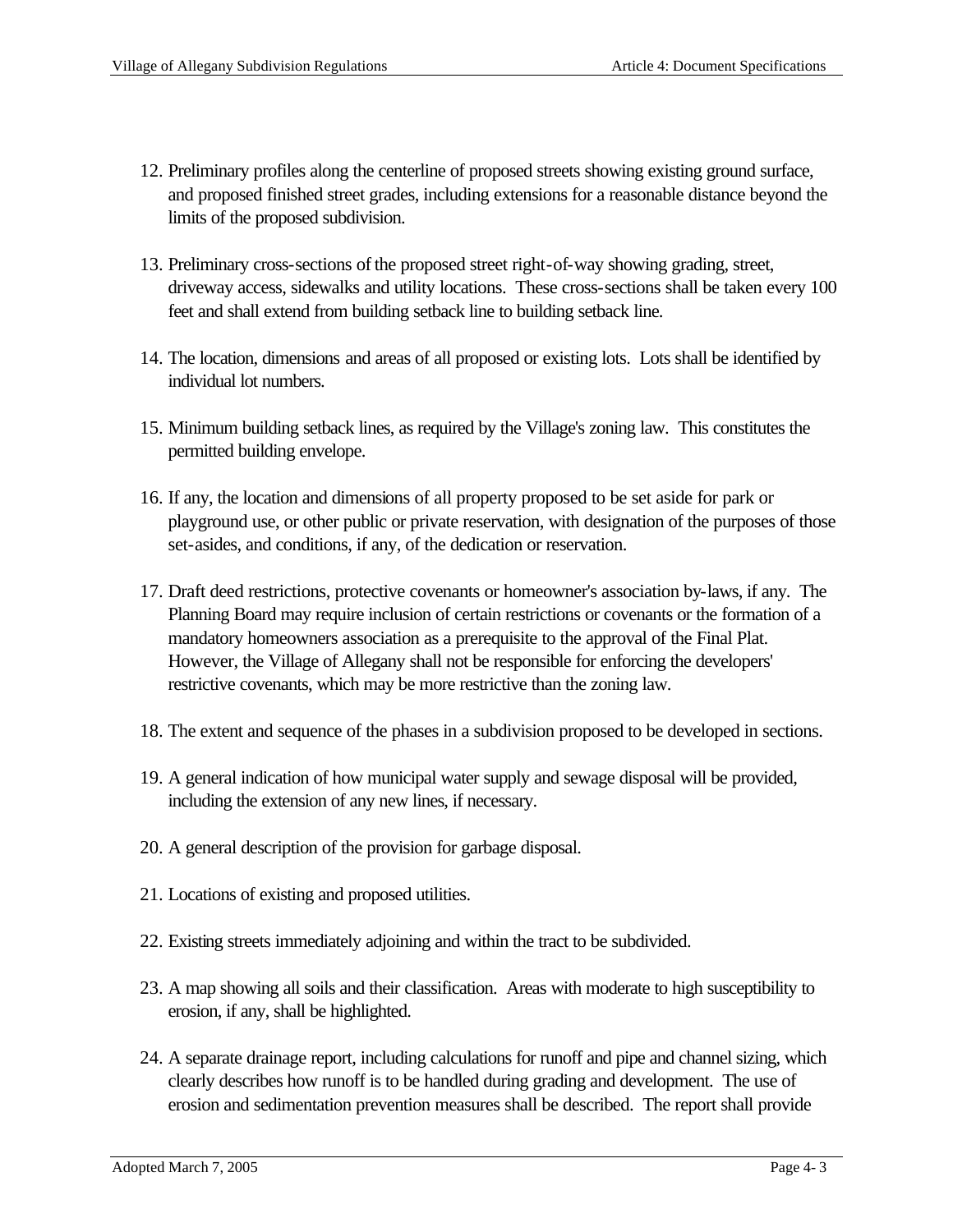sufficient details to indicate how the subdivider will comply with the requirements for stormwater management plans administered by the NYS Department of Environmental Conservation (DEC). The report shall include the preliminary design of bridges and culverts.

### **Section 4.3 Final Plat**

- (A) The final plat shall contain sufficient survey data to readily determine the location, bearing and length of all lines shown thereon and to permit the reproduction of such lines upon the ground.
- (B) After the final plat application has been approved by the Planning Board, two mylar (or similar permanent material) copies of all maps shall be submitted to the Planning Board for the required signatures. One approved and signed copy shall be retained by the Village; the other shall be returned to the applicant to be filed with the County Clerk.
- (C) The Planning Board shall determine the number of paper copies of each set of maps that it will require during its review process.
- (D) The final plat shall be a size acceptable to the Cattaraugus County Clerk's Office. It shall be drawn at a scale of not more than fifty (50) feet to one inch. Where more than one sheet is required to depict the entire subdivision, an index map drawn to scale showing all sheets shall be provided.
- (E) The final plat map shall be prepared by a licensed land surveyor and shall contain the following information:
	- 1. Title or name of subdivision.
	- 2. North arrow, graphic scale, and date.
	- 3. Name of the owner of record, the subdivider (if different from owner) and their addresses.
	- 4. Name, address, and telephone number of the professional(s) responsible for the subdivision design, design of public improvements, and surveys.
	- 5. The names of the owners of adjacent lands and the names of adjacent subdivisions.
	- 6. The lines of existing and proposed streets and sidewalks both within and immediately adjoining the subdivision.
	- 7. The names of existing and proposed streets.
	- 8. Final profiles along the centerline of proposed streets showing existing ground surface, and proposed finished street grades, including extensions for a reasonable distance beyond the limits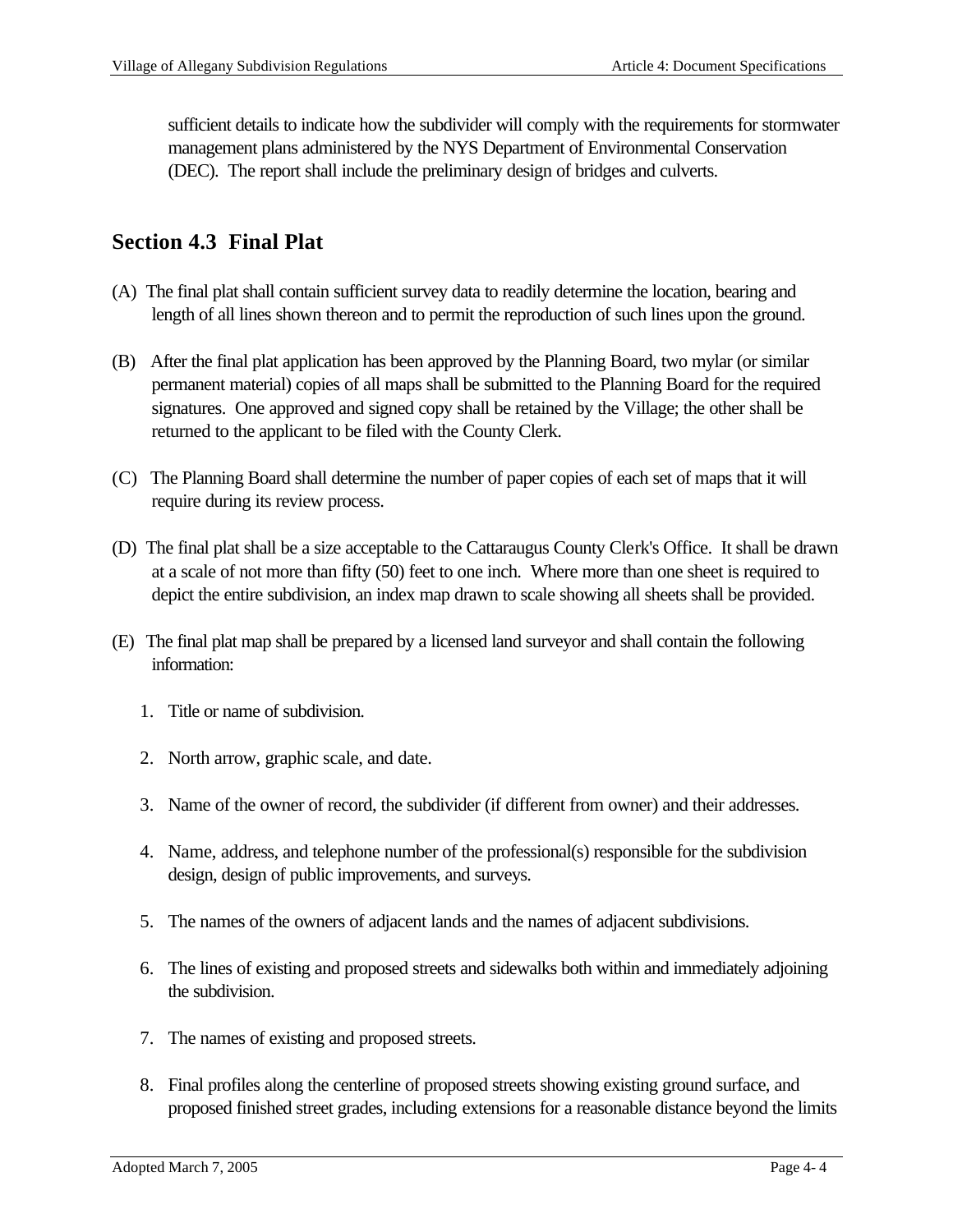of the proposed subdivision.

- 9. Final cross-sections of the proposed street right-of-way showing grading, street, driveway access, sidewalks and utility locations. These cross-sections shall be taken every 100 feet and shall extend from building setback line to building setback line.
- 10. Tract boundary lines, right-of-way lines of streets, easements, other rights-of-way, and property lines of lots, with accurate dimensions, bearings or deflection angles and radii, arcs and central angles of all curves.
- 11. The precise layout of proposed lots, including lot numbers and dimensions and areas. If a proposed lot contains existing buildings, the setbacks for such buildings shall be indicated.
- 12. The lines and purposes of existing and proposed easements both within and immediately adjoining the subdivision.
- 13. The lines, dimensions and bearings and area in square feet of all property proposed to be reserved by deed restriction or covenant for the common use of property owners in the subdivision or for any other reason.
- 14. Plans for any proposed park or playground within the subdivision, including landscaping.
- 15. Sufficient data to determine readily the location, bearing and length of every street, lot and boundary line shown on the plan.
- 16. Plans, profiles, and typical, as well as special, cross sections of proposed stormwater drainage facilities, including any storm water detention facilities.
- 17. The final subdivision grading plan. The grading plan shall have a contour interval of a maximum of five (5) feet. The grading plan shall identify the locations and sizes of cuts and fills and cross sections for any final grading steeper than three foot horizontal to one foot vertical  $(3 \text{ to } 1)$ distance, or where the cut or fill will be more than five (5) feet.
- 18. Drainage plan for stormwater runoff and a Soil Erosion and Sedimentation Control Plan during construction. If a Stormwater Pollution Prevention Plan is required by the NYS Department of Environmental Conservation, this will meet the Village's requirement.
- 19. All required approvals, including local, county and state approvals, for the water supply and sewage disposal systems. Where any water or sewer line, water plant or sewage treatment plant is to be installed by the subdivider outside existing districts, the establishment or enlargement of a water district and/or a sewer district may be required at the expense of the subdivider.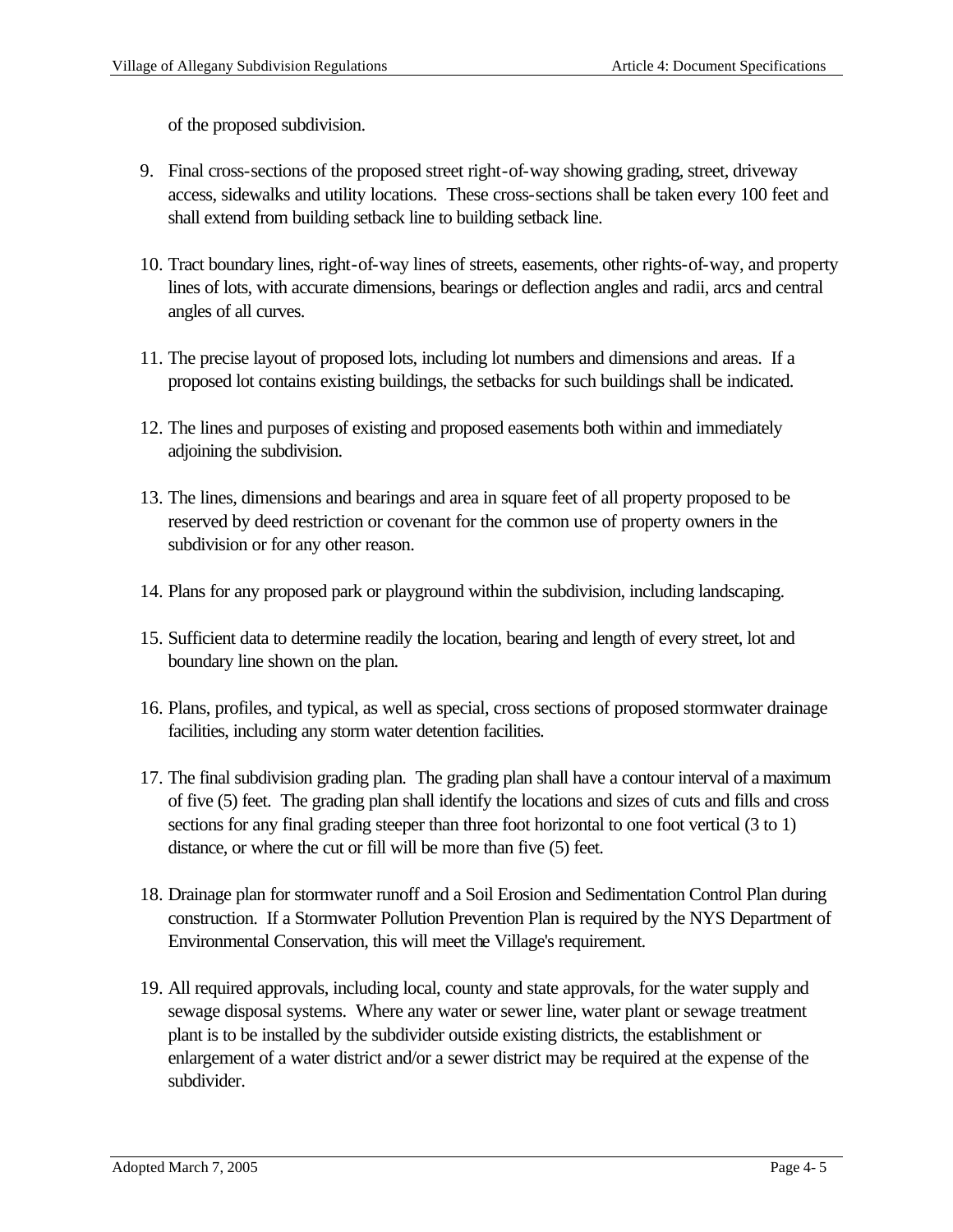- 20. The locations and description of monuments (shown thus "x") and corner lot markers (shown thus "o").
- 21. The locations of any zoning district boundary lines within the subdivision.
- 22. Specifications for all bridges and culverts, and approvals from the appropriate jurisdiction.
- 23. The seal and certification by a licensed surveyor as evidence of professional responsibility for the preparation of the final plat.
- 24. A place for the libre and page numbers when filed.
- 25. A place for the endorsement by the Planning Board, as specified in Article 3 of these subdivision regulations.
- 26. Offers of dedication to the Village involving any open space, recreation, street or other improvements. Such offers shall be received and approved by the Village Attorney as to their legal sufficiency. Prior to the acceptance of the dedication of new streets, a certificate by a licensed surveyor shall be filed, certifying that the monuments have been placed as indicated on the final plat map. Note that the offer of dedication does not constitute acceptance of the dedication by the Village Board of Trustees.
- 27. Statement of those facilities to be retained by the subdivider, including the method of maintenance and improvement thereof.
- 28. Descriptions of easements and legal covenants.
- 29. A copy of the by-laws of homeowners' association and any restrictive covenants or deed restrictions, if any.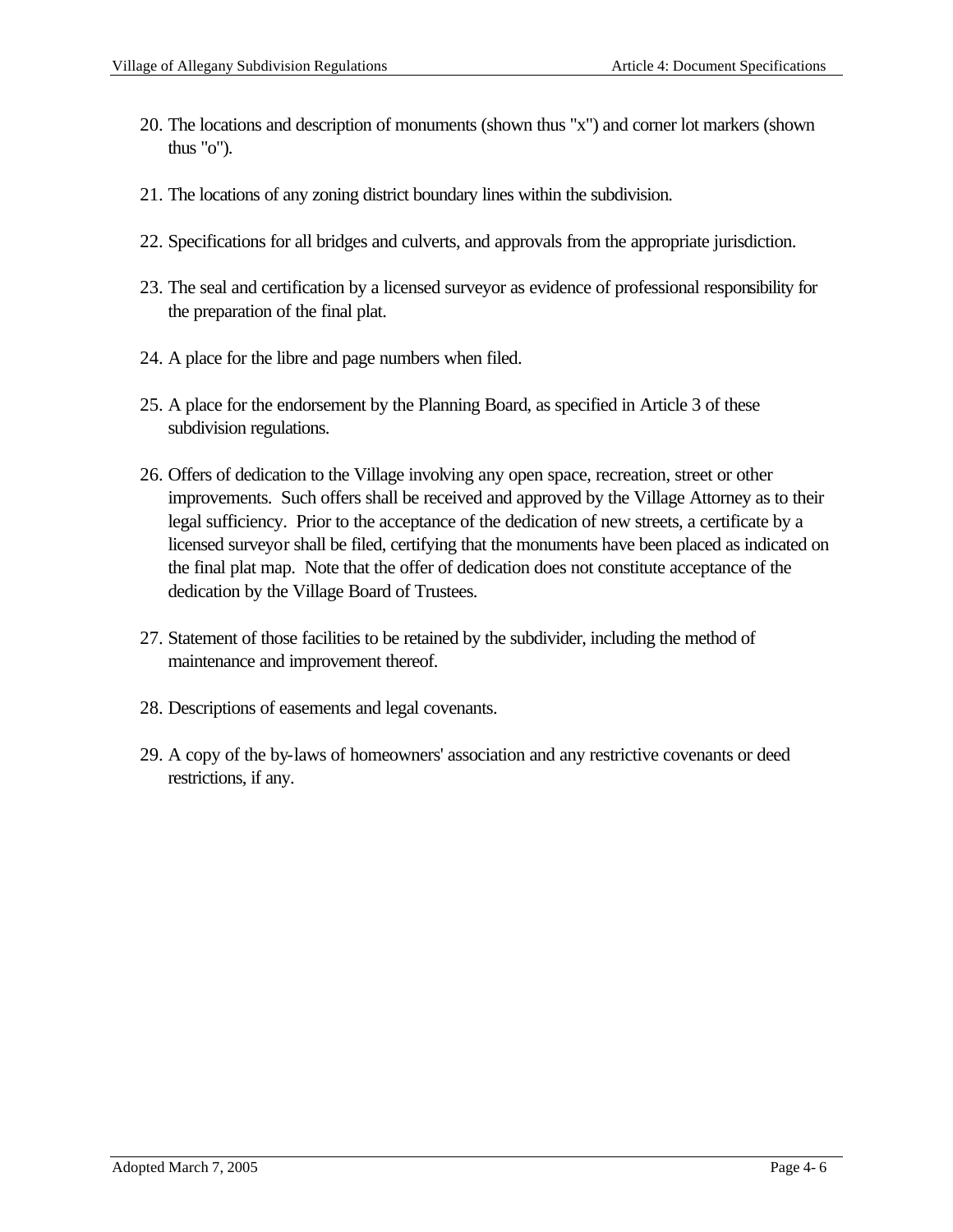# **ARTICLE 5 COMPLETION AND MAINTENANCE OF IMPROVEMENTS**

### **Section 5.1 Improvements to be Required**

- (A) Pursuant to Section 7-730 of NYS Village Law, prior to the approval of the final plat by the Planning Board, the subdivider shall install, at his/her own expense, all improvements required by the Planning Board. Such improvements include, but are not limited to, streets, sidewalks, curbing, lighting, street trees, storm drainage, sanitary sewer and water supply.
- (B) As an alternative to the installation of infrastructure and improvements, the subdivider shall provide a performance bond or other security sufficient to cover the full cost of the installation of such infrastructure and improvements, as determined by the Planning Board. The Planning Board may consult with other Village boards and officials in making this determination.
- (C) **Form of Security**. Any such performance bond or other security must be provided pursuant to a written security agreement with the Village of Allegany. The security agreement shall be approved by the Village Board of Trustees. The security agreement shall be satisfactory to the Village Board and to the Village Attorney as to form, sufficiency, manner of execution, and surety. The form of security shall be limited to:
	- 1. A performance bond issued by a bonding or surety company;
	- 2. The deposit of funds in or a certificate of deposit issued by a bank or trust company located and authorized to do business in the state of New York.
	- 3. An irrevocable letter of credit from a bank located and authorized to do business in the State of New York.
	- 4. Obligations of the United States of America
	- 5. Any obligations fully guaranteed as to interest and principal by the United States of America, having a market value at least equal to the full cost of such improvements. If not delivered to the Village, such security shall be held in a Village account at a bank or trust company.
- (D) The performance bond or other security shall be payable to the Village of Allegany. The contract between the Village and the subdivider shall provide that the subdivider, his heirs, successors, and assigns, or their agent, will comply with all applicable terms, conditions, provisions and requirements of these regulations; and will faithfully perform and complete the work of constructing and installing such infrastructure and improvements.
- (E) Any such performance bond or other security shall run for a term to be fixed by the Planning Board, up to a maximum term of three years. However, the term of such performance bond or other security may be extended by the Planning Board with the consent of the parties thereto.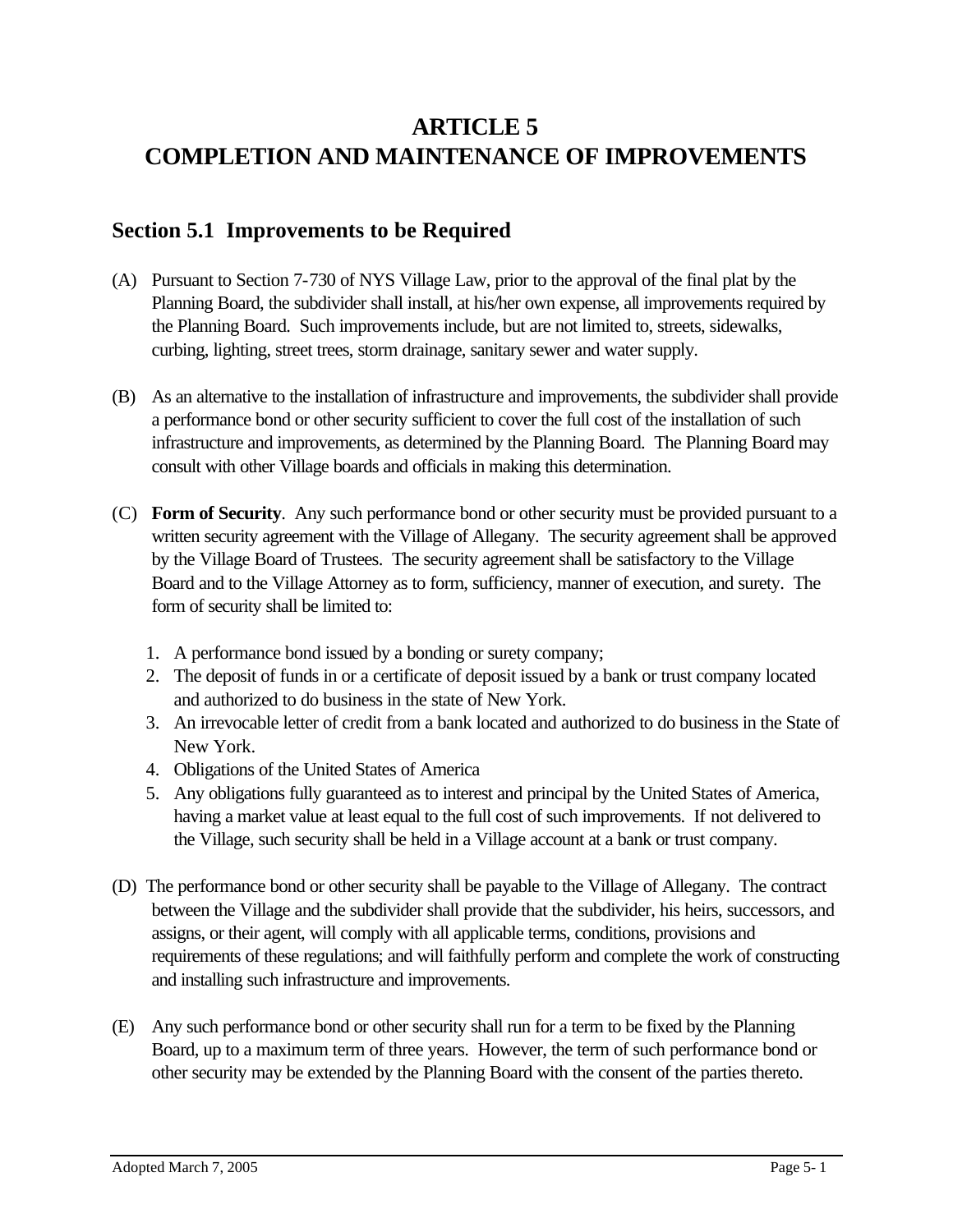(F) A percentage of the total amount of the performance bond or other security shall be withheld by the Village for some period of time; this percentage shall be repaid to the subdivider following the completion, inspection, and approval by the Village of all construction and installation covered under such security agreement. At the time the performance bond or other security is accepted by the Village Board, that Board shall establish the percentage of the bond amount that shall be held by the Village, the time period during which it shall be held, and the conditions that must be met for the percentage to be released to the subdivider.

### **Section 5.2 Schedule of Improvements**

- (A) When a security agreement is entered into between the Village and the subdivider, such agreement shall include a schedule of improvements to be completed and the cost of such improvements. When each phase of improvements is completed to the satisfaction of the Village, the cost as listed in the agreement may be repaid to the subdivider, upon approval by the Village Board of Trustees.
- (B) The subdivider may request an extension of the time necessary to complete a scheduled improvement, provided he can show reasonable cause for the inability to perform said improvement(s) within the required time. The extension of time shall not exceed six (6) months.

# **Section 5.3 Inspections**

- (A) Periodic inspections during the installation of improvements shall be made by the Code Enforcement Officer, or such other person that the Village Board may designate, to insure conformity with the approved plans and specifications as contained in the subdivider's contract and these regulations.
- (B) The subdivider shall notify the Code Enforcement Officer or other designee when each phase of improvements is ready for inspection.

# **Section 5.4 Default of Security Agreement**

In the event that any required improvements have not been installed as required under the terms of the security agreement, the Village Board of Trustees may declare the subdivider to be in default, and may collect the funds remaining in the performance bond or other security. Upon receipt of such funds, the Village shall install the required improvements commensurate with the extent of funds remaining, but not exceeding in cost the amount of such proceeds.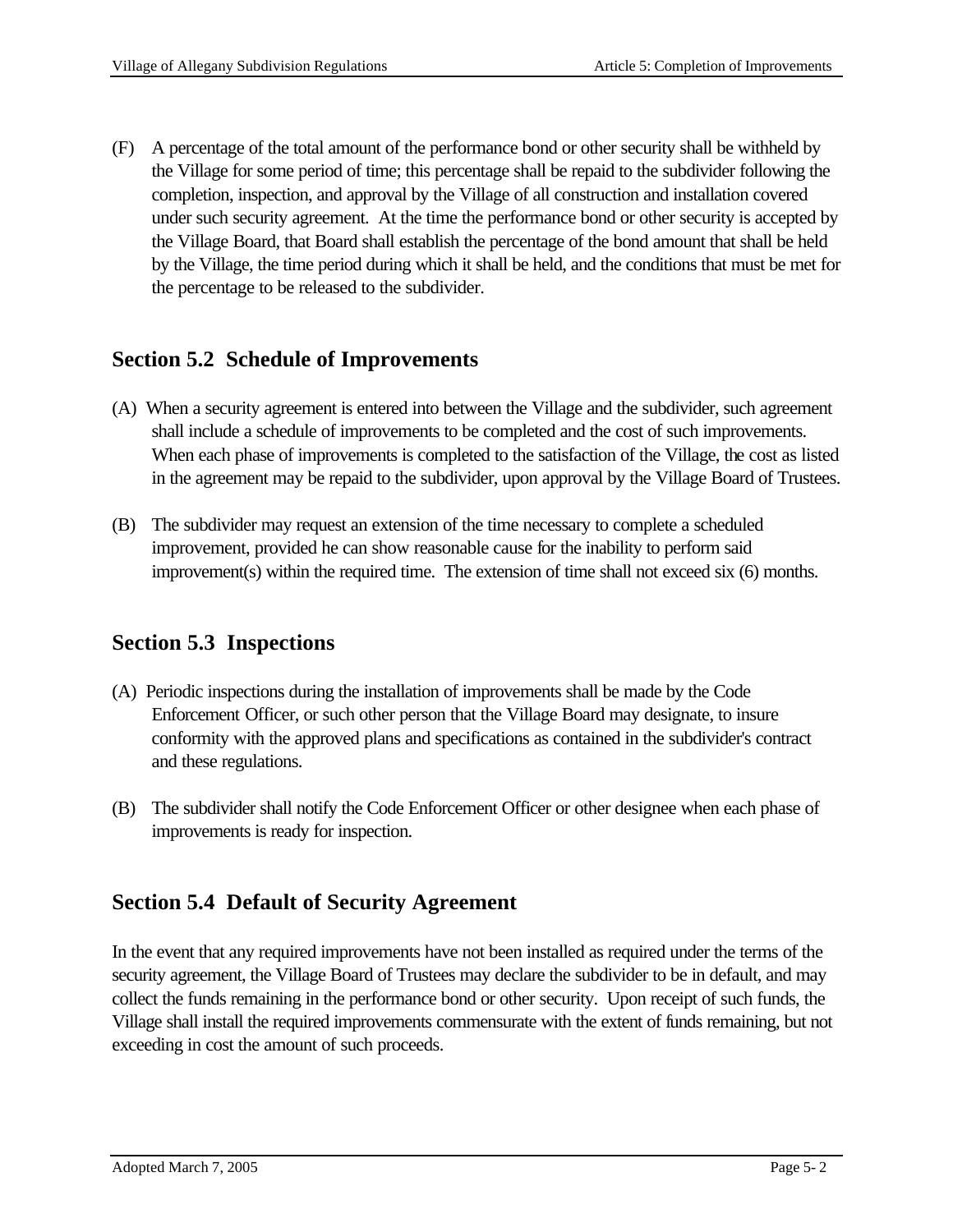# **Section 5.5 Acceptance of Streets and Other Facilities**

When the Code Enforcement Officer or other designee, following final inspection of the subdivision, certifies to the Village Board of Trustees that installation of all infrastructure and other improvements have been completed in accordance with the security agreement, the Village Board may, by resolution, accept the streets and other facilities that have been completed.

## **Section 5.6 Security Where Plat is Approved in Sections**

If the subdivider is authorized to file the approved plat in sections, installation of improvements or the completion of a security agreement shall only be required for that section of the plat which is being immediately filed in the Office of the County Clerk. However, a separate security agreement or installation of improvements shall be required for each section of the plat, and the developer shall not be permitted to begin construction of buildings in any other section until such section has been filed in the office of the Clerk of Cattaraugus County and the required improvements have been installed or a security covering the cost of such improvements in other section(s) of the subdivision has been provided.

### **Section 5.7 Homeowner's Associations**

In cases where a proposed subdivision contains common open space areas, common driveways or other features that will be held in common and maintained by a Homeowner's Association, the subdivider shall submit the proposed Homeowner's Association By-laws to the Planning Board for its review and approval prior to final plat approval.

The Homeowner's Association By-laws or other legal arrangements shall specify ownership of the open space areas and/or other common features; the method of maintenance; responsibility for maintenance, taxes, and insurance; compulsory membership and compulsory assessment provisions; guarantees that any association formed to own and maintain common features will not be dissolved without the consent of the Village Board of Trustees; and any other specifications deemed necessary by the Village Attorney.

The Homeowner's Association By-laws or other legal arrangements shall require that the subdivider shall be a member of the Association; the subdivider's membership shall continue until all of the lots of record have been sold.

# **Section 5.8 Common Open Space**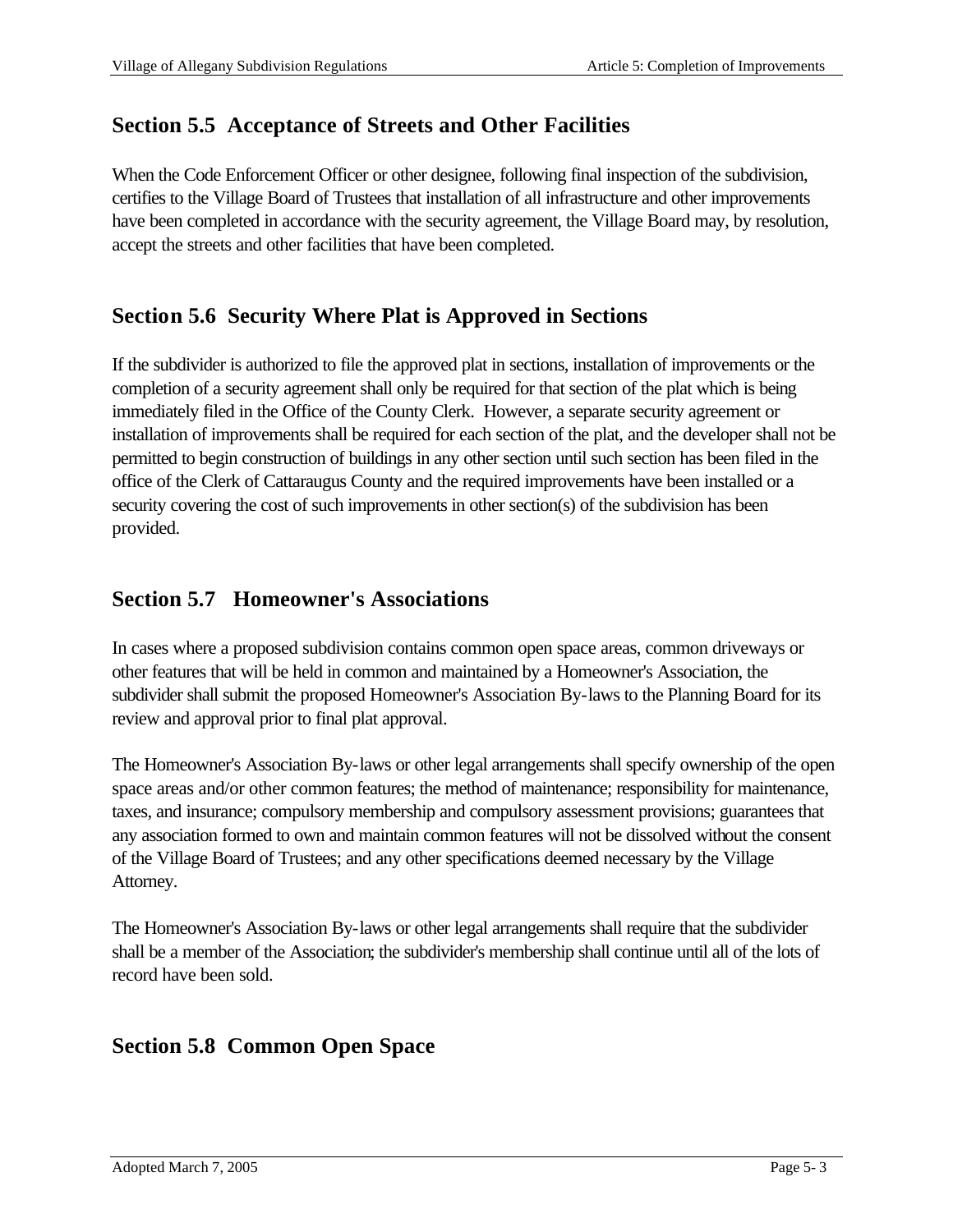If a subdivision contains common open space, which is not dedicated to the Village, it shall be protected by legal arrangements, satisfactory to the Village Attorney, sufficient to assure its maintenance and preservation for whatever purpose is intended.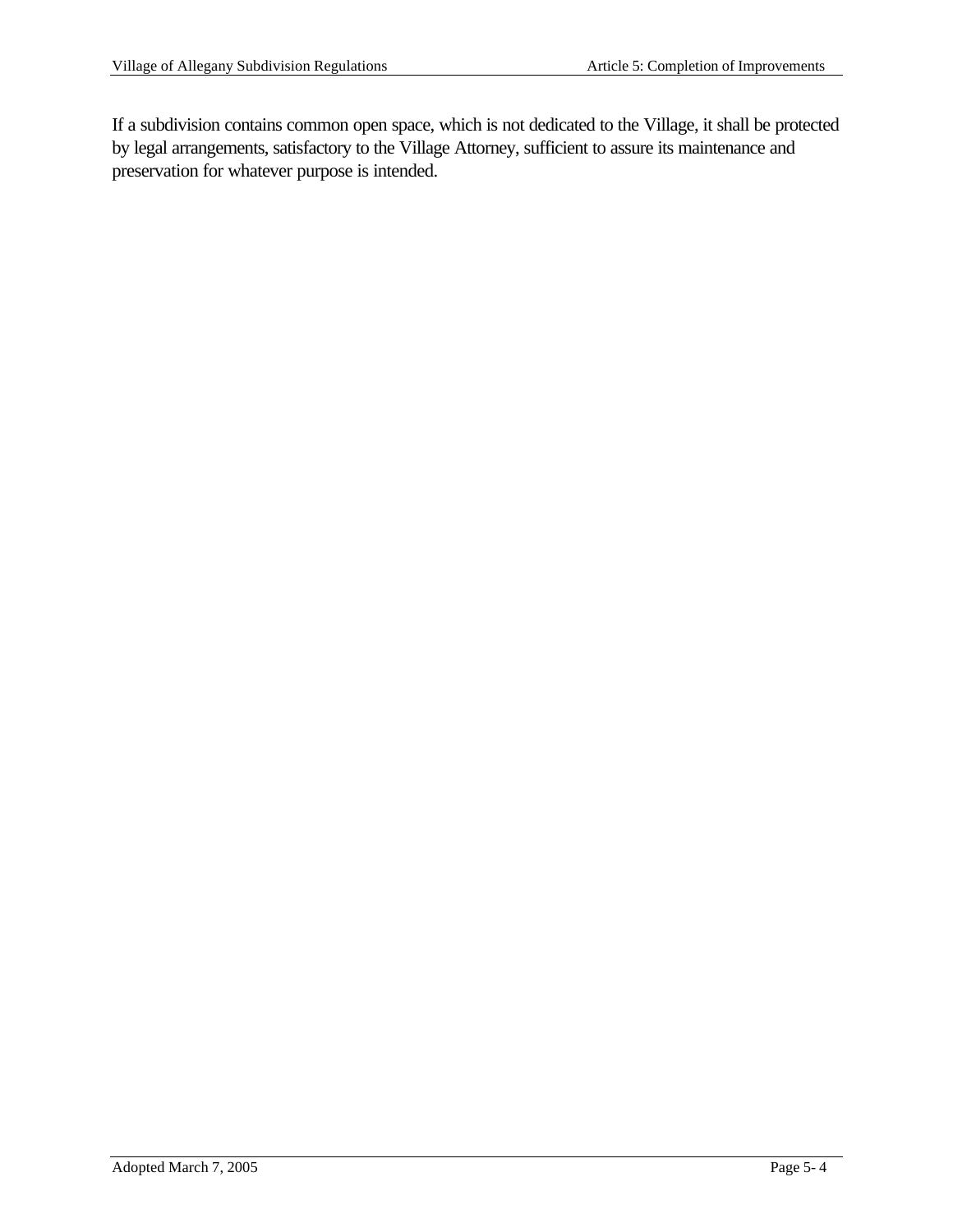# **ARTICLE 6 DESIGN STANDARDS**

### **Section 6.1 General Provisions**

- (A) The entire subdivision shall be designed so as to logically relate to the topography of the site and to take advantage of and preserve the natural beauty of the area, including wooded areas, vistas, watercourses and other such features. To the maximum extent possible, existing features of the landscape, such as large trees, rock outcrops, wetlands, hillsides, water courses and other significant natural assets that would add to the value of the site shall be preserved in the design of the subdivision. Environmentally sensitive areas and areas of potential hazard, such as wetlands, floodplains, and steep slopes shall be avoided as locations for buildings and roadways, to the maximum extent feasible.
- (B) Proper provision shall be made for drainage, water supply, sewage disposal and other necessary improvements.
- (C) Roadways shall be of such width, grade and location so as to accommodate the type and volume of traffic that is anticipated, to facilitate fire protection and to provide fire-fighting equipment with access to buildings. Roadways and driveways shall be designed to fit into the landscape and to minimize the potential for erosion.
- (D) All plans for improvements shall be prepared by a professional engineer registered to practice in the State of New York. Final plat map shall be prepared by a land surveyor licensed by the State of New York.
- (E) The installation of all improvements shall be at the expense of the subdivider.

# **Section 6.2 Lots and Blocks**

- (A) The arrangement and dimensions of lots shall be designed in such a manner that there will be no foreseeable difficulties, for reasons of topography or other conditions, in securing building permits in compliance with existing zoning regulations.
- (B) Each lot shall have appropriate access to an existing or proposed street.
- (C) Block lengths and widths shall be appropriate to accommodate the size of lots required by the Village's zoning law and to provide for convenient access, circulation and traffic safety.
- (D) Side lot lines shall be substantially at right angles to streets or radial to curved streets and, unless otherwise dictated by topography, shall be straight lines. Rear lot lines shall be substantially at right angles to side lot lines, unless otherwise dictated by topography. The Planning Board shall have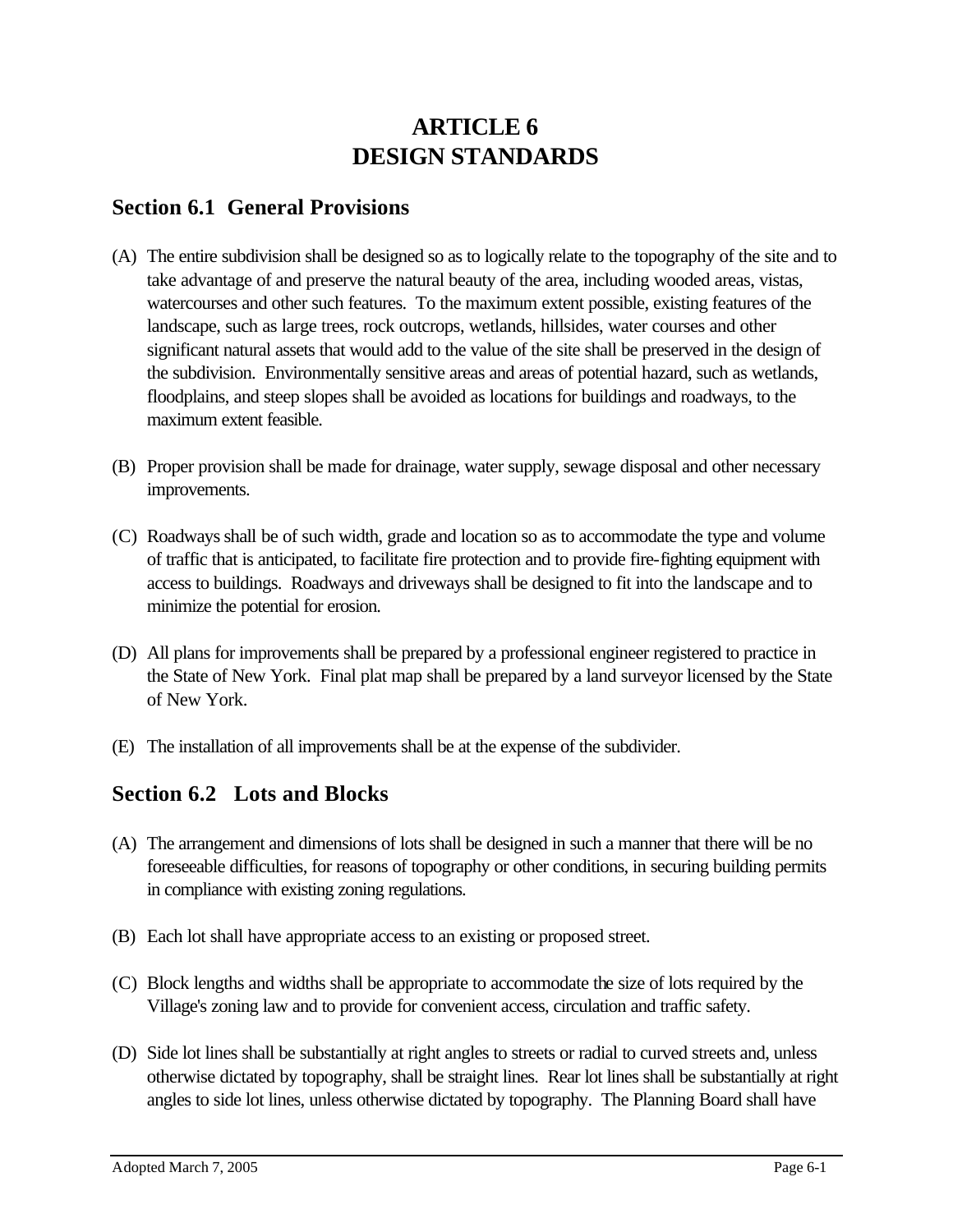the authority to vary these standards when the design of the subdivision will be improved through an alternative design.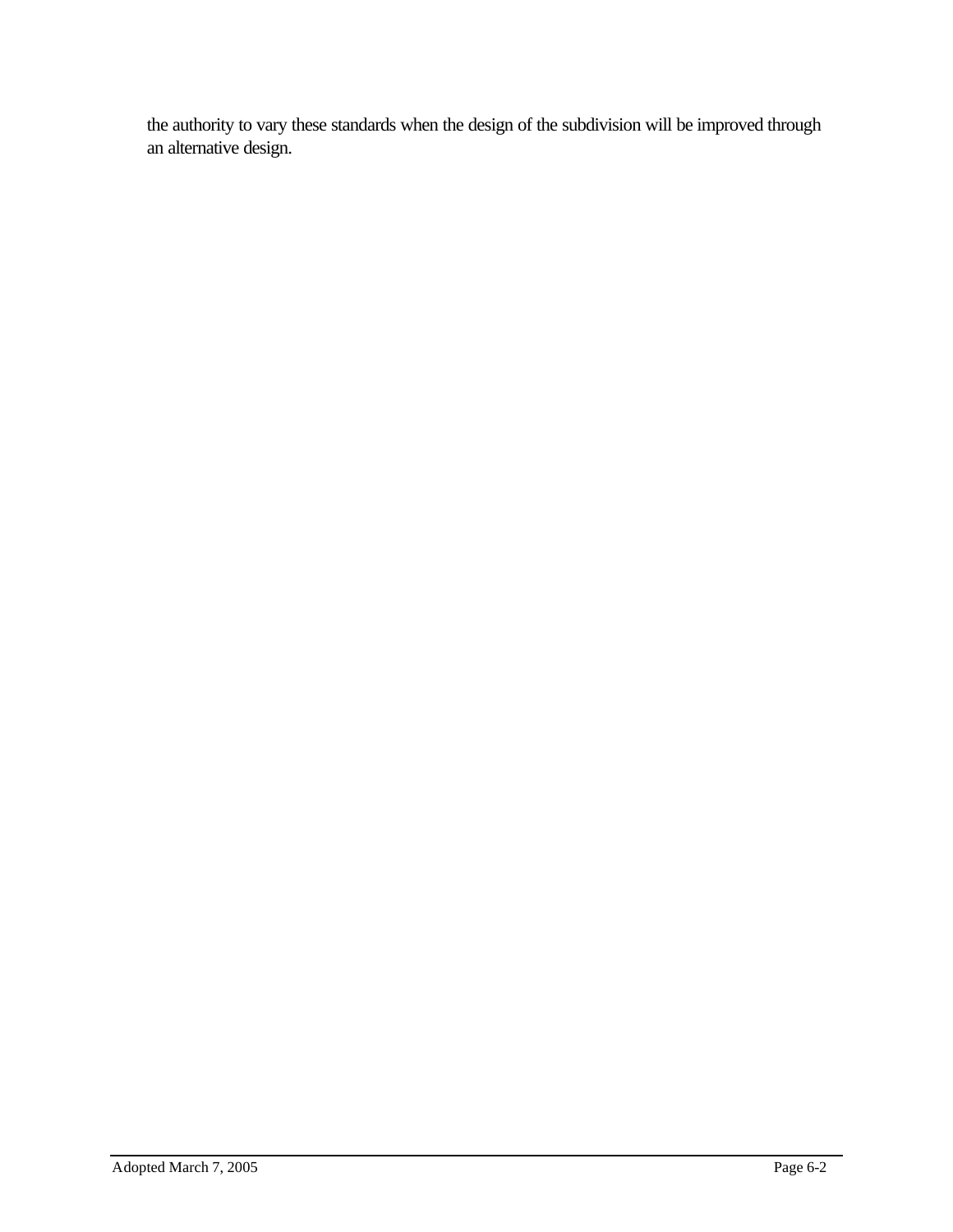- (E) Lot lines shall be laid out as much as possible so that side or rear lot lines follow the centerlines of streams or drainage ways, if any, that may lie within the subdivision.
- (F) Through lots and reversed frontage lots shall be avoided, except where necessary to provide separation of residential development from traffic arterials or to overcome specific disadvantages of topography and orientation.

### **Section 6.3 Building Envelopes**

#### **(A) Designation of Building Envelopes**

- 1. A building envelope shall be shown for all lots in a subdivision on both the preliminary and final plats. In most cases the building envelope shall be the same as the building setback lines required by the Village's zoning law. However, in certain cases the Planning Board may require a more restrictive building envelope.
- 2. The Planning Board may require a more restrictive building envelope if it determines that certain features of a site should be protected from development. Features that may trigger the requirement for a more restrictive building envelope include one or more of the following:
	- (a) One-hundred year floodplain
	- (b) Creeks, streams and ponds
	- (c) Wetlands designated by the State of New York; U.S. Army Corps of Engineers; and/or U.S. Fish and Wildlife Service.
	- (d) Locally significant wetlands
	- (e) Hillsides with steep slopes, defined as a slope of 25 percent or greater
	- (f) The presence of significant historical, archaeological or natural resources, such as major stands of significant, healthy trees; stone walls; or resources placed on the National or State Registers of Historic Places.
- 3. If the Planning Board requires a more restrictive building envelope than those required by the setbacks in the zoning law, the more restrictive building envelope shall be large enough to allow flexibility for the ultimate development of the lot.
- 4. In addition to the building envelopes, the Planning Board may require that the final plat contain a notation indicating that all buildings shall be located within the designated building envelope.

#### **(B) Standards for Building Envelopes**

1. Building envelopes shall not include wetlands, floodplains, or areas of steep slopes.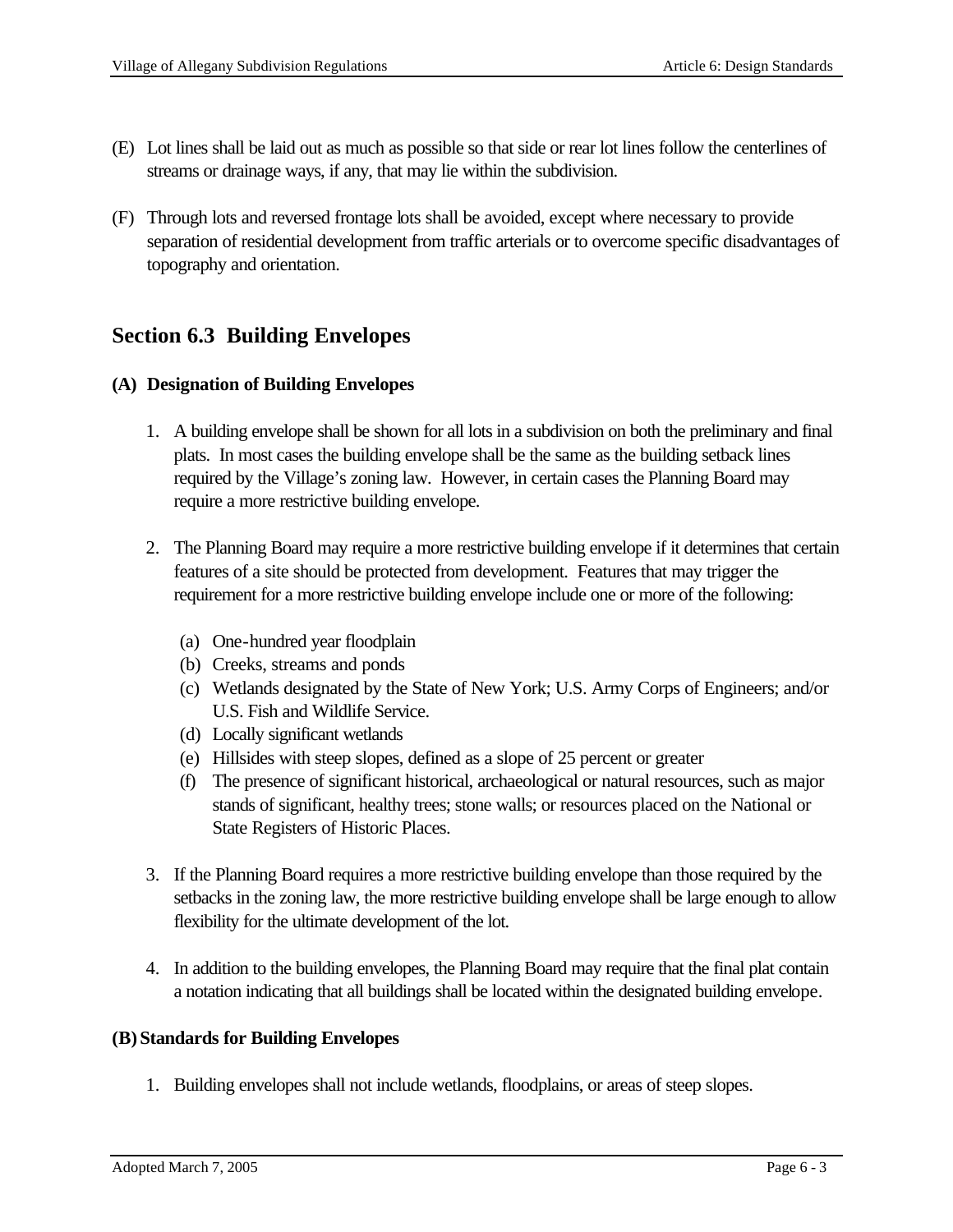2. Building envelopes shall be set back 100 feet from the designated boundary of a state or federally designated wetland.

### **Section 6.4 Streets**

#### **(A) Streets Required**

- 1. All new streets shall be installed at the expense of the subdivider. Streets shall have a hardsurfaced pavement width, as specified on the final plat, and shall be built to Village specifications. All new streets shall have a minimum right-of-way width of 50 feet, unless the Planning Board determines that a larger right-of-way width is required by the special circumstances of a particular location.
- 2. All new streets shall be offered for dedication to the Village of Allegany.

#### **(B) Design and Layout of Streets**

- 1. Each lot shall have access to a street built to the Village's specifications. All streets shall have curbs and gutters. All streets shall have an adjacent sidewalk, with a planting strip located between the curb and the sidewalk.
- 2. Streets shall be designed taking into account the topography of the site. Street design shall strive to minimize areas of large cut and fill.
- 3. Streets shall be designed to connect to existing Village streets where possible. The extension of the existing Village street pattern and interconnectivity of streets shall be a priority.
- 4. Where a new subdivision abuts undeveloped land, the street pattern shall allow for extension into the adjacent land at some future time.
- 5. Cul-de-sacs (dead end streets) shall be discouraged. Where cul-de-sacs are allowed, the length shall not be so long that the provision of emergency services is adversely affected. The turnaround at the end of the cul-de-sac shall have a minimum outside radius of thirty (30) feet.
- 6. The grade of streets shall not exceed eight (8) percent. In order to facilitate drainage, no street grade shall be less than 0.5 percent.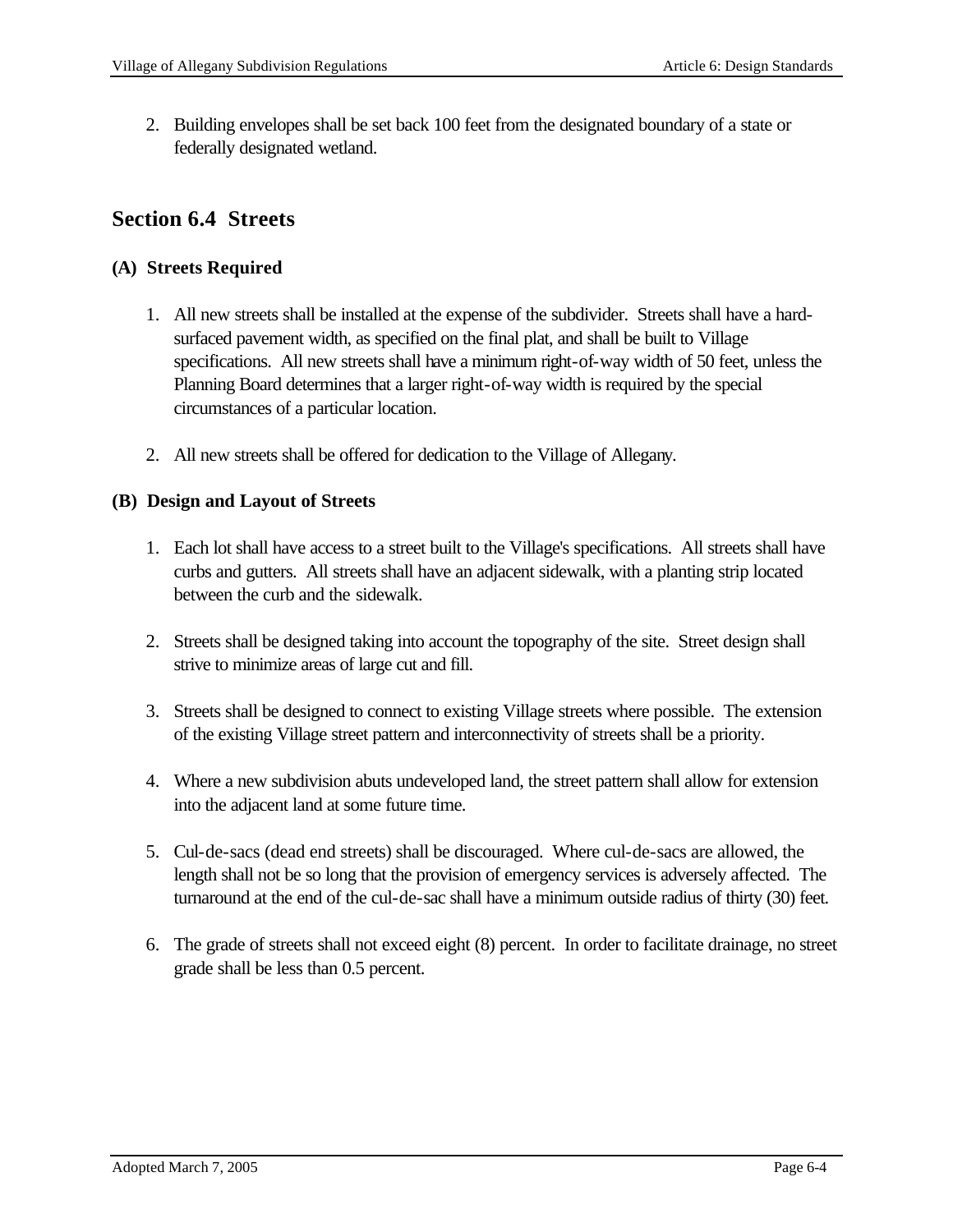#### **(C) Street Widths**

- 1. The Planning Board shall determine the required minimum right-of-way width and required minimum pavement width for each new street. This determination shall be based on the type of street according to the street classification system (See Article 2: Definitions) and the specific characteristics of the site. In general, streets shall have a right-of-way width of a minimum of 50 feet, and a constructed, hard-surfaced pavement width of a minimum of twenty-four (24) feet. Streets classified as collectors may require a wider surface pavement and/or a wider rightof-way.
- 2. The Street Pavement Widths Table shall be used to establishing minimum street pavement widths:

#### **Street Pavement Widths**

| <b>Street Type</b>  | Width in feet |
|---------------------|---------------|
| Access street       | 24            |
| <b>Subcollector</b> | 24-30         |
| Collector           | 28-36         |

- 3. The Street Pavement Widths Table is based on the following standards. The Planning Board shall use these standards to adjust the street width as necessary for a particular situation.
	- (a) The street classification system defined in Article 2.
	- (b) Travel lanes should be a minimum of 12 feet wide each.
- 4. The width of the street shall be measured from curb face to curb face.

#### **(D) Street Intersections**

- 1. Street intersections of less than ninety (90) degrees (right angle) shall be discouraged, and intersections of less than sixty (60) degrees shall not be permitted.
- 2. There shall be a minimum separation of 125 feet between intersections.
- 3. No more than two streets shall intersect at any one point, unless specifically approved by the Planning Board.
- 4. The minimum curb radius at the intersection of two access streets shall be a minimum of 15-20 feet. The minimum curb radius at an intersection involving a subcollector or collector street shall be 25-30 feet.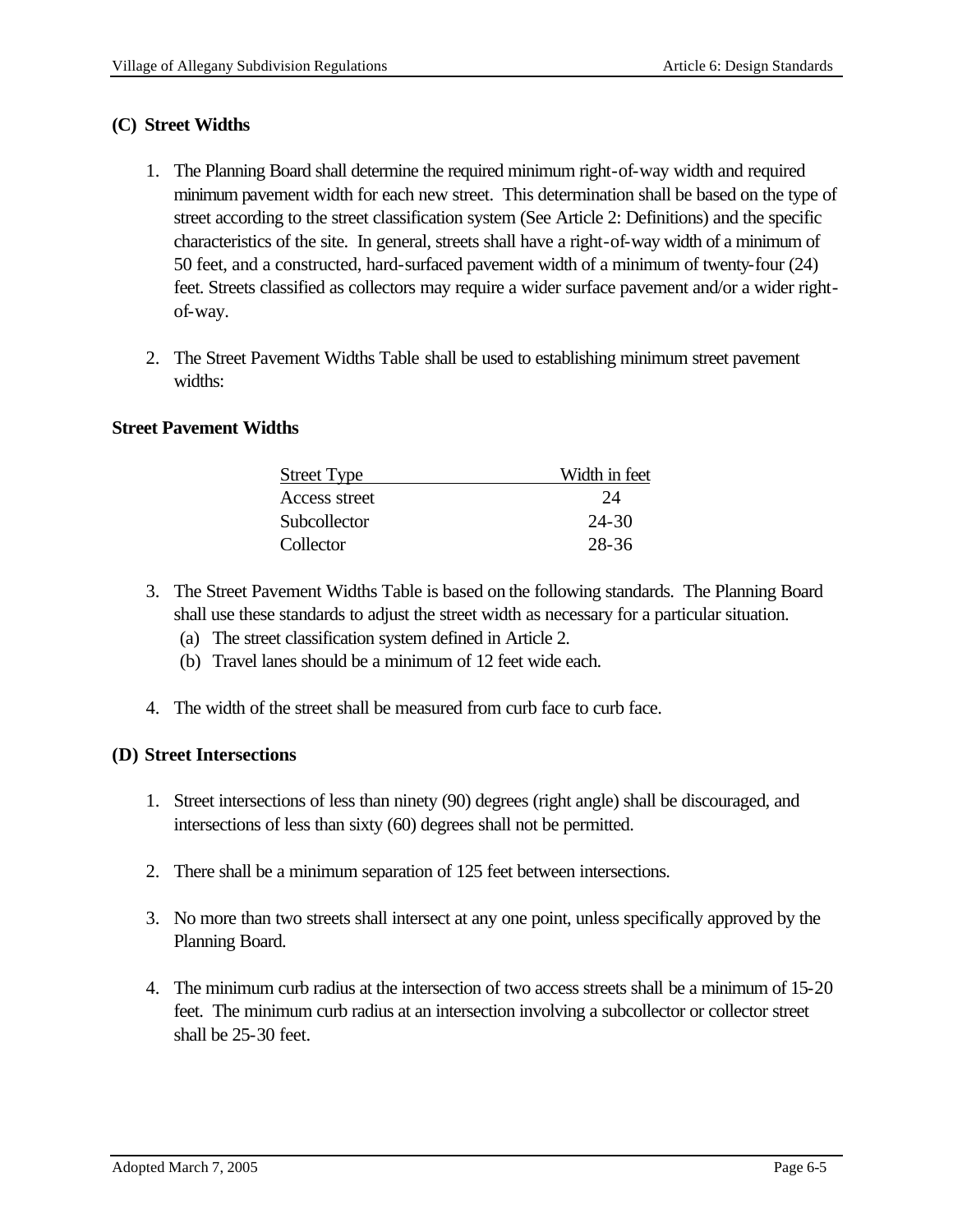#### **(E) Street Names**

No street shall have a name that will duplicate, or so nearly duplicate so as to be confused with, the names of existing streets. The continuation of an existing street shall have the same name. Proposed street names shall be shown on the preliminary and final plats, and the Planning Board shall approve the street name as part of the plat approval.

### **Section 6.5 Sidewalks**

Sidewalks shall be required along all new streets. Sidewalks shall be installed at the expense of the subdivider. Sidewalks shall meet Village specifications for construction. Sidewalks shall conform to all the requirements of the Village's Local Law 2-2000, A Local Law Relating to the Construction, Repairs, Alteration, Cleaning and Maintenance of Sidewalks, as it may be amended from time to time.

### **Section 6.6 Water Supply and Sewage Disposal**

The lots in any new subdivision shall be required to connect to the Village's water supply and sewage disposal systems.

### **Section 6.7 Stormwater Management**

- (A) All applications for subdivisions shall include a stormwater management plan, which adequately provides for the stormwater runoff that would be associated with the project.
- (B) Lots shall be laid out and graded to provide positive drainage away from buildings.
- (C) The stormwater management plan shall be designed to prevent increased runoff over adjacent properties.
- (D) It is preferred that stormwater be directed to an existing village stormwater drain, by using curbing and gutters. Other methods for controlling stormwater will be considered by the Planning Board.

# **Section 6.8 Monuments**

(A) Permanent monuments shall be placed at all block corners, and at tangent points or curves in streets.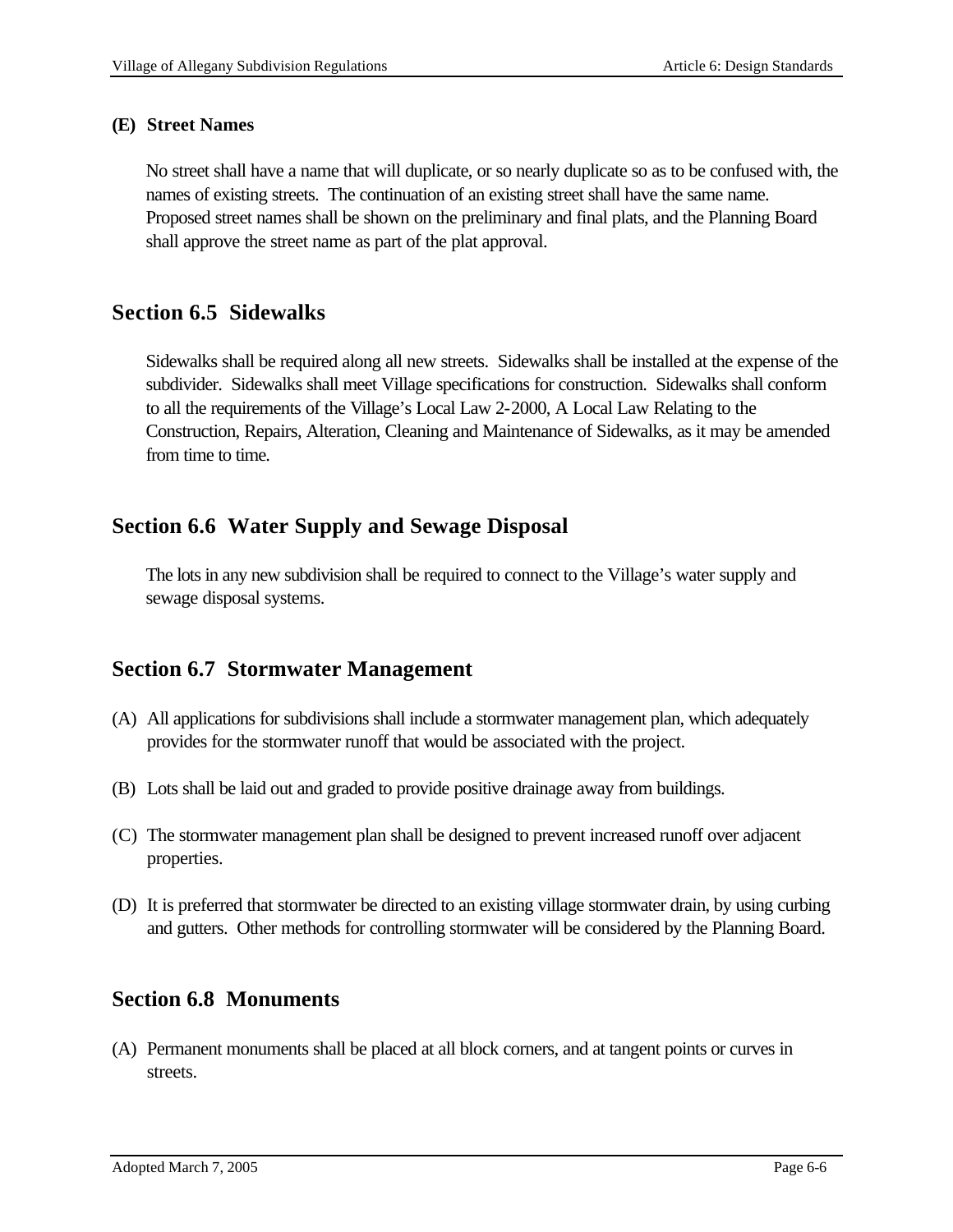- (B) Permanent monuments shall be located at each corner of each lot.
- (C) All monuments are to be set flush with the finished grade as shown upon the approved plans. Monuments marking street lines shall be distinctly different from those marking building lots.
- (D) The location of all monuments shall be shown on the final plat.
- (E) Monuments shall be installed by a licensed land surveyor, who shall certify to the Village clerk that the monuments have been installed as shown on the final plat, prior to final plat approval.

### **Section 6.9 Telephone, Cable, Electric, and Similar Utilities**

- (A) All existing and proposed utilities throughout the subdivision shall be shown on the preliminary plat.
- (B) Service connections to the street property line of each platted lot shall be installed at the subdivider's expense. At the discretion of the Planning Board, the requirement for service connections to each lot may be waived in the case of adjoining lots to be retained in single ownership and intended to be developed for the same primary use.
- (C) Utilities shall be installed underground for subdivisions containing four or more lots. If a subdivision contains fewer than four lots, the Planning Board may require that the utilities be underground, if the utilities in the surrounding area are also installed underground. Infill lots in an area with overhead utilities may receive service from the existing lines, but secondaries from the pole to the house shall be buried.

### **Section 6.10 Street Lighting**

Street lighting, installed at the expense of the subdivider, shall be required for all subdivisions that create new streets. A plan for street lighting shall be provided with the preliminary and final plats for Planning Board review and approval.

# **Section 6.11 Grading**

- (A) Grading shall be designed to conserve natural topographic features and appearances by means of contour grading to blend graded slopes and benches with the natural topography.
- (B) To the maximum extent possible, land that has an average slope of 25 percent or greater shall not be graded and shall remain in its natural state, except that natural vegetation may be supplemented by other planting and landscaping.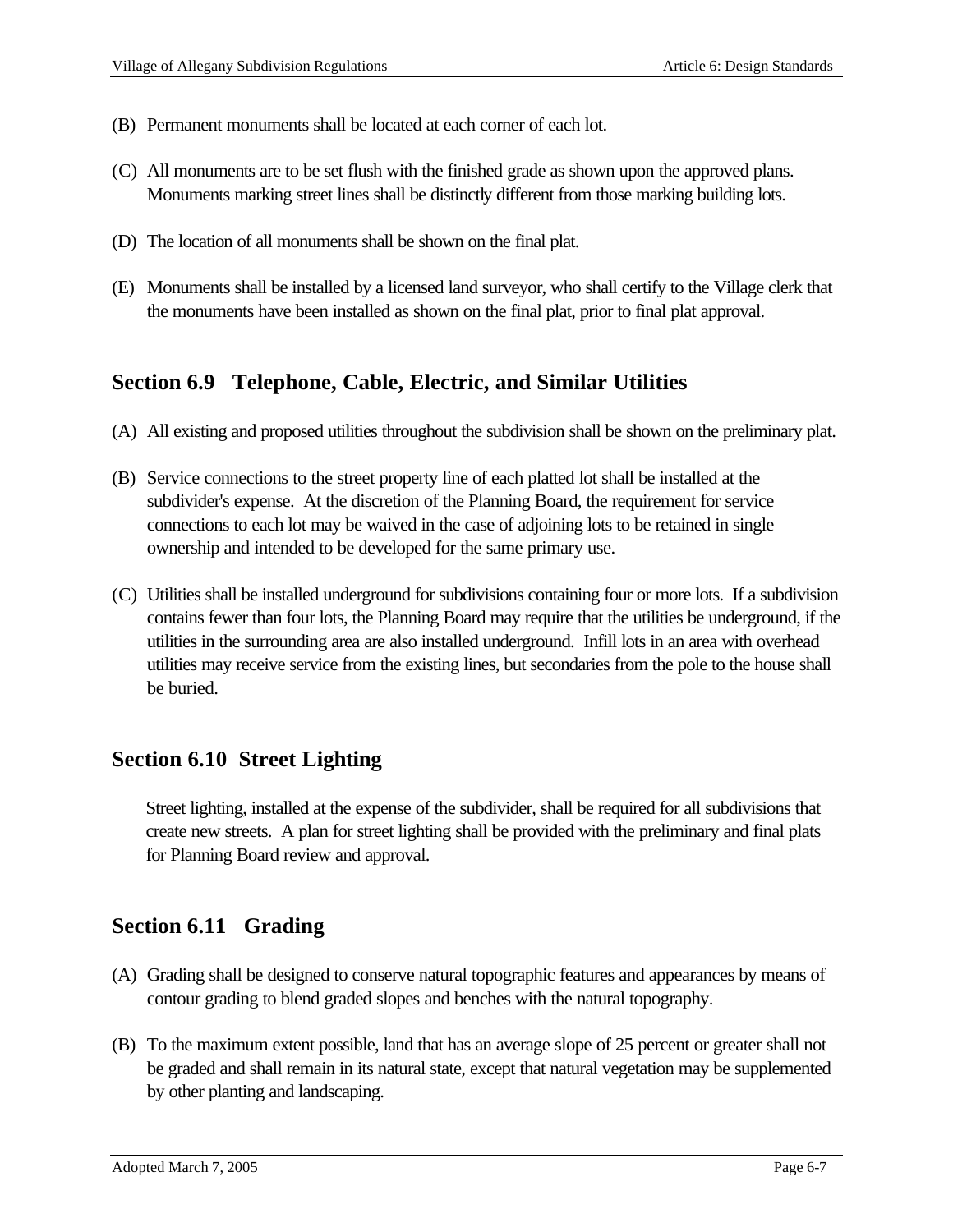- (C) Slopes created by grading of the site shall not exceed 50 percent, or 2:1, unless an engineering report indicates that a steeper slope will not pose a hazard.
- (D) Tops and toes of cut and fill slopes shall be rounded to create the appearance of a natural slope.
- (E) Tops and toes of cut and fill slopes shall be set back from property boundaries a minimum distance of three feet.
- (F) All areas disturbed for the construction of required roadways and utilities and other development of the subdivision shall be stabilized and covered as soon as possible. Areas to be landscaped shall be reseeded or replanted as soon as practical, but within one growing season. Other disturbed soil surfaces shall be stabilized and covered by other means acceptable to the Planning Board, such as walls or graveled access ways.

# **Section 6.12 Street Trees**

- (A) Whenever new streets are installed, the subdivider shall plant street trees along both sides of the new street. The trees shall be installed in the planting strip between the roadway edge and the sidewalk. All street trees shall be shown on the preliminary and final plats. The Planning Board shall approve the species and location of all trees, according to the following standards:
	- (1) The trees cast moderate to dense shade in summer
	- (2) The trees are long-lived; i.e. have a life expectancy of 40 years or more
	- (3) The trees are tolerant of road salt and other expected roadside conditions
	- (4) The trees require little maintenance, because they are mechanically strong, resistant to wind damage, and insect- and disease-resistant.
	- (5) The size of the mature trees is appropriate to the location for which they are proposed.
- (B) The Planning Board may use the publication *Urban Trees: Site Assessment Selection for Stress Tolerance Planting*, by the Urban Horticulture Institute of Cornell University, or similar publication, when assessing the suitability of trees. A diversity of tree species should be planted to avoid damage due to insect infestations or diseases.
- (C)Trees shall be planted on both sides of the roadway according to the following schedule. Trees shall be arranged such that their location does not conflict with the Visual Clearance at Driveways and Intersections provisions of the Village's Zoning Law.

Spacing between Street Trees

Tree height (at maturity) Distance Apart Large trees (50 ft. and over) 40-50 feet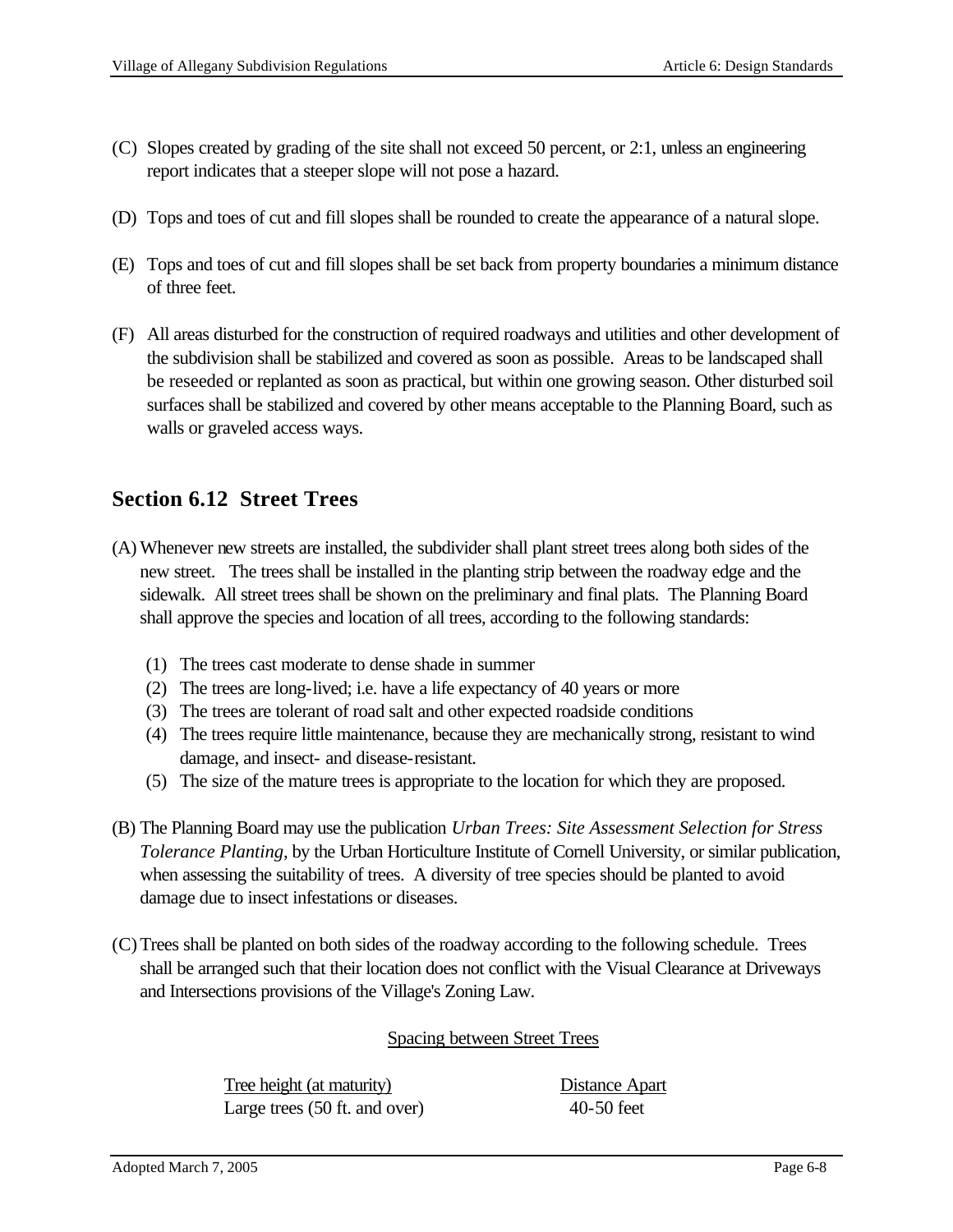| Medium trees $(25-50$ ft.)     | 30-40 feet |
|--------------------------------|------------|
| Small trees (less than 25 ft.) | 20-30 feet |

Medium and large trees shall be preferred over small trees, unless specific site circumstances warrant the smaller tree size. Trees should be generally equally distributed along the street frontage, but are not required to be at absolutely equal intervals.

- (D) The size of the trees at the time of planting shall be a minimum of two (2) inches in caliper, measured six inches from the ground.
- (E) The subdivider shall post a bond, for a period of two years, that is sufficient to replace trees that die, are dying or become diseased during this period.
- (F) All street trees shall be installed in accordance with the provisions of the Village of Allegany Local Law 2-1999, regarding trees, shrubs and grasses.

### **Section 6.13 Cluster Subdivisions**

(A) Authority

Pursuant to Section 7-738 of NYS Village Law, the Planning Board is hereby authorized to approve a cluster development, as defined in Article 2 of these regulations, simultaneously with the approval of preliminary and final plats. In approving a cluster development, the Planning Board may modify the lot size and setback requirements of the Village's zoning law, in order to provide for areas of dedicated open space within the development. However the overall density of subdivision may not be increased.

(B) Purpose

The purpose of cluster subdivisions is to enable and encourage the flexibility of design and development of land in such a manner as to preserve the natural and scenic qualities of open lands and to provide for common open space areas.

- (C) Standards
	- 1. A cluster development shall not result in an increase in the permitted number of building lots or dwelling units that could be permitted, in the Planning Board's judgment, if the land were subdivided into lots conforming to the minimum lot size, setback requirements and density requirements of the Village's zoning law. However, where a proposed subdivision falls within two or more contiguous zoning districts, the Planning Board may approve a cluster development representing the cumulative density of all units allowed in the districts and may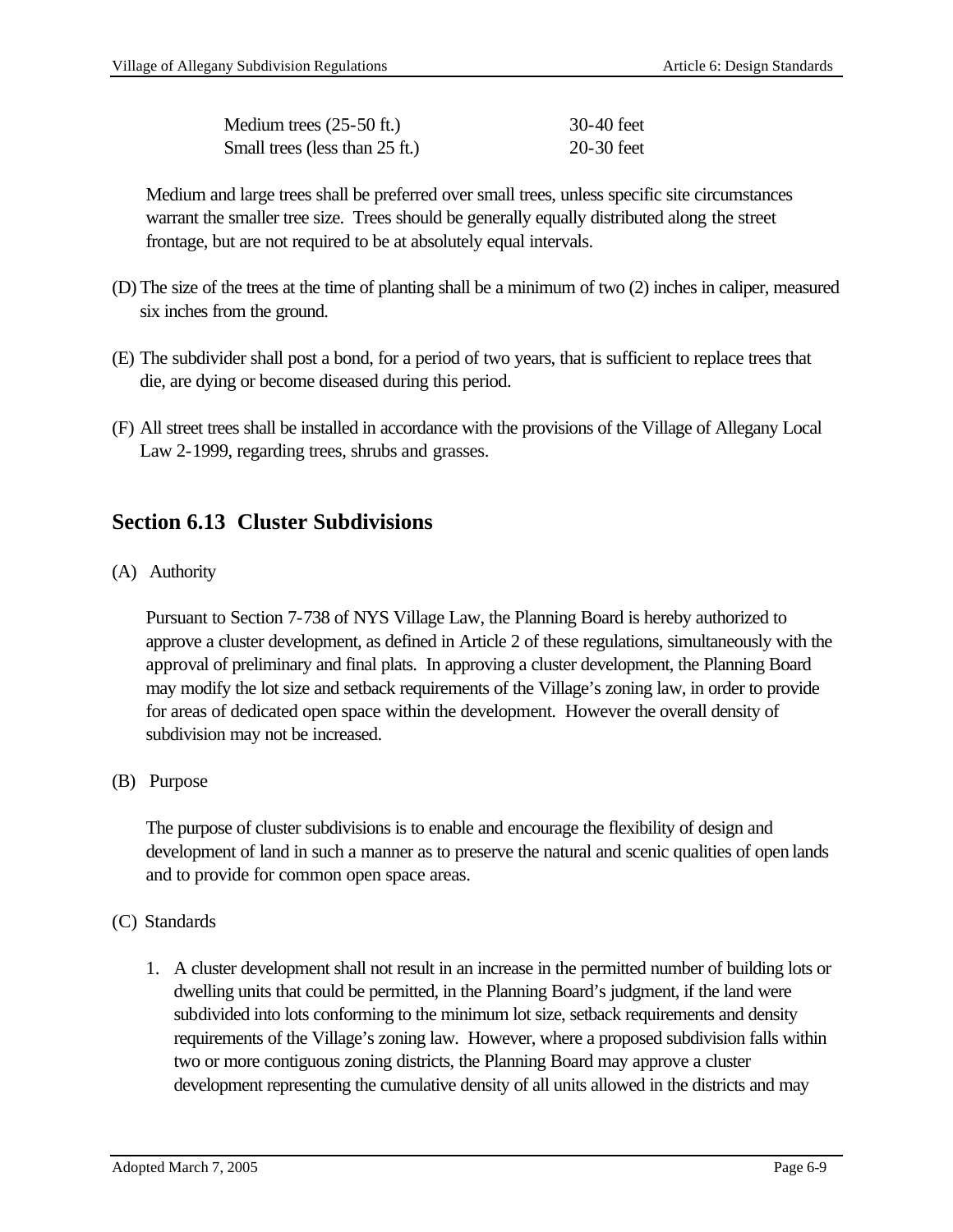authorize any actual construction to take place in all or any portion of one or more of such districts.

- 2. As a condition of plat approval, the Planning Board may establish any conditions on the ownership, use and maintenance of open space areas or lands shown on the plat map, in order to assure the preservation of the natural and scenic qualities of such open lands, and to assure that they remain permanently dedicated as open space areas free from development.
- 3. A cluster development may be located in any zoning district where a subdivision would be permitted by the zoning law.
- 4. In addition to a residential subdivision for single family homes, an application for cluster development may be made when a subdivider proposes to build multiple family dwellings, such as townhouses, which will be individually owned. The parcel proposed for any multiple family dwelling must be located in a zoning district that permits such use.
- 5. A parcel that is the subject of a cluster development application shall be large enough to reasonably accommodate the building lots or buildings proposed for such use and to provide open space land of a reasonable size and use.
- (D) Procedure
	- 1. A cluster development shall be considered a subdivision. Application shall be made to the Planning Board for subdivision approval. The Planning Board shall review and make a determination on the application following the rules and procedures specified in these subdivision regulations.
	- 2. In addition to other application materials required by these regulations, an application for a cluster development shall show the proposed open space(s) and their uses. The application shall include a description of the ultimate proposed ownership and maintenance of the open space areas.
	- 3. If a cluster development includes multiple family dwellings, either as a part of the proposal or the entire proposal, the applicant shall submit a site plan that shows the open space areas; building locations; building elevations; and driveways, streets and parking areas. A landscaping plan is also required.
- (E) Open space
	- 1. All cluster developments shall contain open space that is equivalent in area to the total reduction in lot size.
	- 2. The open space may be publicly or privately owned.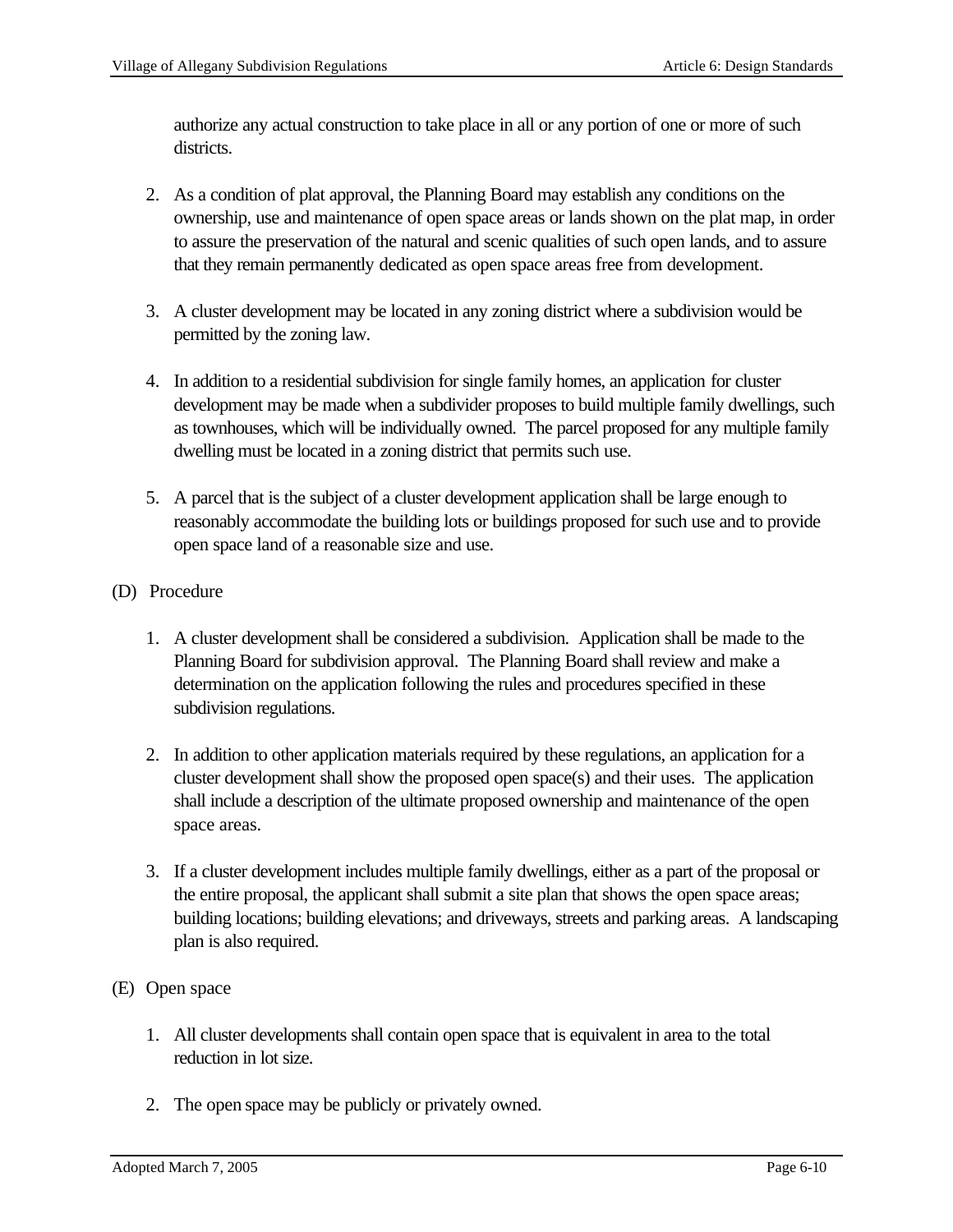- (a) If the open space is offered for dedication to the Village of Allegany, the Village Board shall decide whether or not to accept the open space dedication. In making its determination, the Board shall consider the intended use of the land, the size and location of the land, the availability of the open space to the public, and the cost of development and/or maintenance of such open space.
- (b) If the open space is owned by a Homeowners' Association or some other entity, the provisions of Section 5.7, Homeowner's Associations, and Section 5.8, Common Open Space, of these regulations shall be complied with.
- 3. The open space may be used for active or passive recreation or to preserve significant scenic or natural features of the site.
	- (a) The usability of open space intended for a recreational or public use shall be determined by the size, shape, topography, and location of the open space in relation to the particular use proposed for that site.
	- (b) Open space intended for a recreational or public use shall be easily accessible.
	- (c) Open space may include significant natural features, such as, but not limited to, stream beds, floodplains significant stands of trees, scenic vistas, and rock outcroppings.